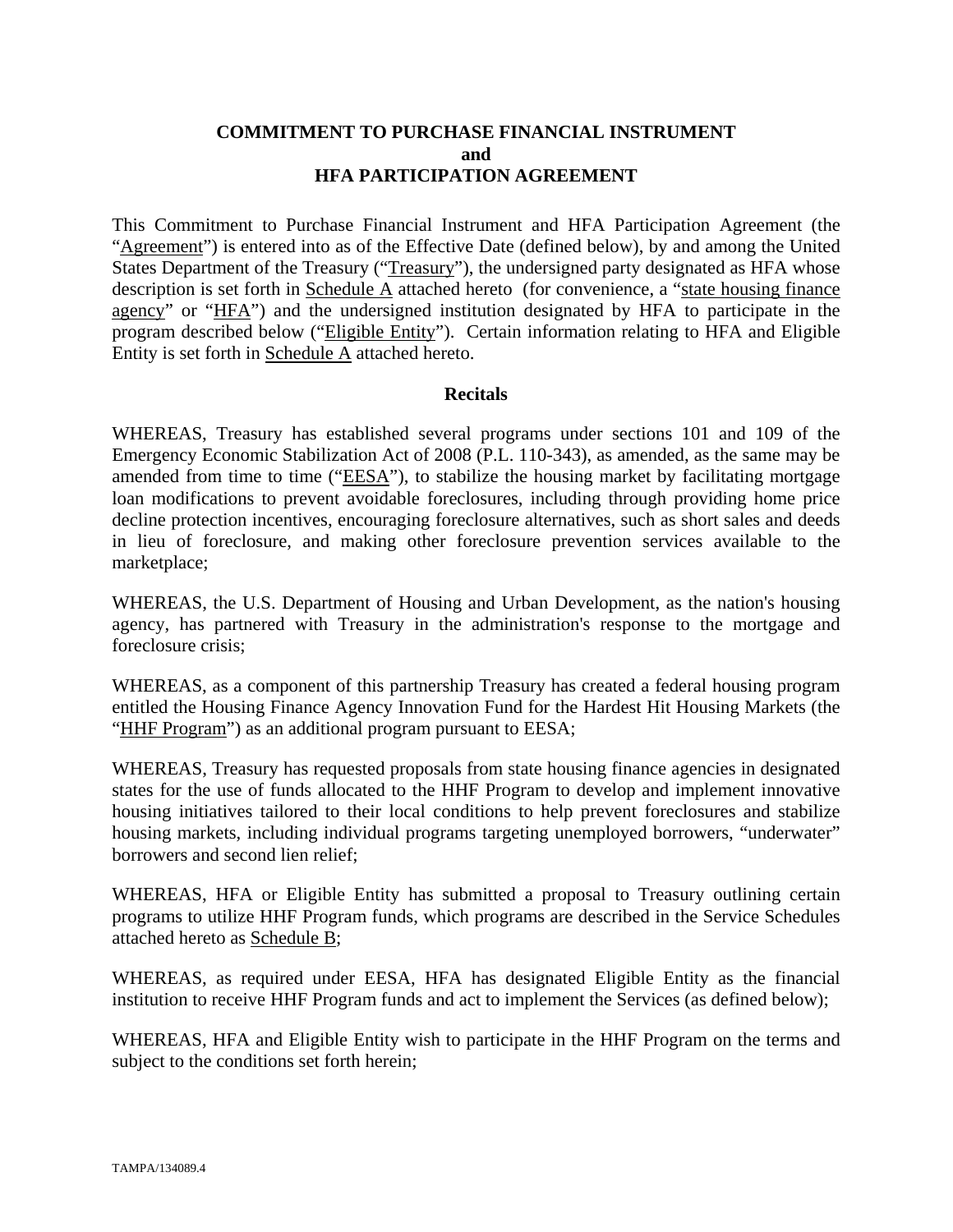Accordingly, in consideration of the representations, warranties, and mutual agreements set forth herein and for other good and valuable consideration, the receipt and sufficiency of which are hereby acknowledged, Treasury, HFA and Eligible Entity agree as follows.

# **Agreement**

# **1. Services**

A. Eligible Entity shall (i) contemporaneously with the execution and delivery of this Agreement, deliver a fully executed Financial Instrument (the "Financial Instrument") to Treasury evidencing its obligations under this Agreement, in the form attached hereto as Exhibit  $\overline{A}$ ; (ii) perform the duties and obligations set forth in this Agreement and the Financial Instrument; and (iii) provide and perform (or engage qualified vendors to provide and perform) the Services described in the Service Schedules (as defined below).

B. Contemporaneously with the execution and delivery of this Agreement, HFA and Eligible Entity shall deliver to Treasury multiple schedules (each a "Service Schedule" and together, the "Service Schedules") describing the services (the "Services") to be performed by Eligible Entity under the HHF Program. The Service Schedules will be numbered sequentially as Service Schedule B-1, Service Schedule B-2, et seq., and are referenced herein, collectively, as Schedule B.

C. Contemporaneously with the execution and delivery of this Agreement, HFA and Eligible Entity shall also deliver to Treasury a budget detailing the administrative expenses necessary to carry out the Services (the "Permitted Expenses"). The budget detailing the Permitted Expenses is attached hereto as Schedule C. Neither HFA nor Eligible Entity shall expend HHF Program funds for administrative expenses in excess of the total amount of the Permitted Expenses (reasonable variances between line items being permitted) without the prior consent of Treasury, which may be withheld in Treasury's sole discretion. Additionally, all administrative expenses paid with HHF Program funds shall be accounted for and are subject to OMB Circular A-87 (revised 5/4/95, as further amended 8/29/97), which can be found at http://www.whitehouse.gov/omb/rewrite/circulars/a087/a087-all.html.

# **2. Representations, Warranties and Covenants**

A. **HFA and Eligible Entity.** HFA and Eligible Entity, each for themselves, make the following representations, warranties and covenants to Treasury and the truth and accuracy of such representations and warranties and compliance with and performance of such covenants are continuing obligations of HFA and Eligible Entity, each as to itself. In the event that any of the representations or warranties made herein cease to be true and correct or HFA or Eligible Entity breaches any of its covenants made herein, HFA or Eligible Entity, as the case may be, agrees to notify Treasury immediately and the same shall constitute an Event of Default hereunder.

(1) HFA and Eligible Entity each represent and warrant that it is in compliance with, and covenants that all Services will be performed in compliance with, EESA and all Federal, state and local laws, regulations, regulatory guidance, statutes, ordinances, codes and requirements, applicable to the provision of the Services by HFA and Eligible Entity,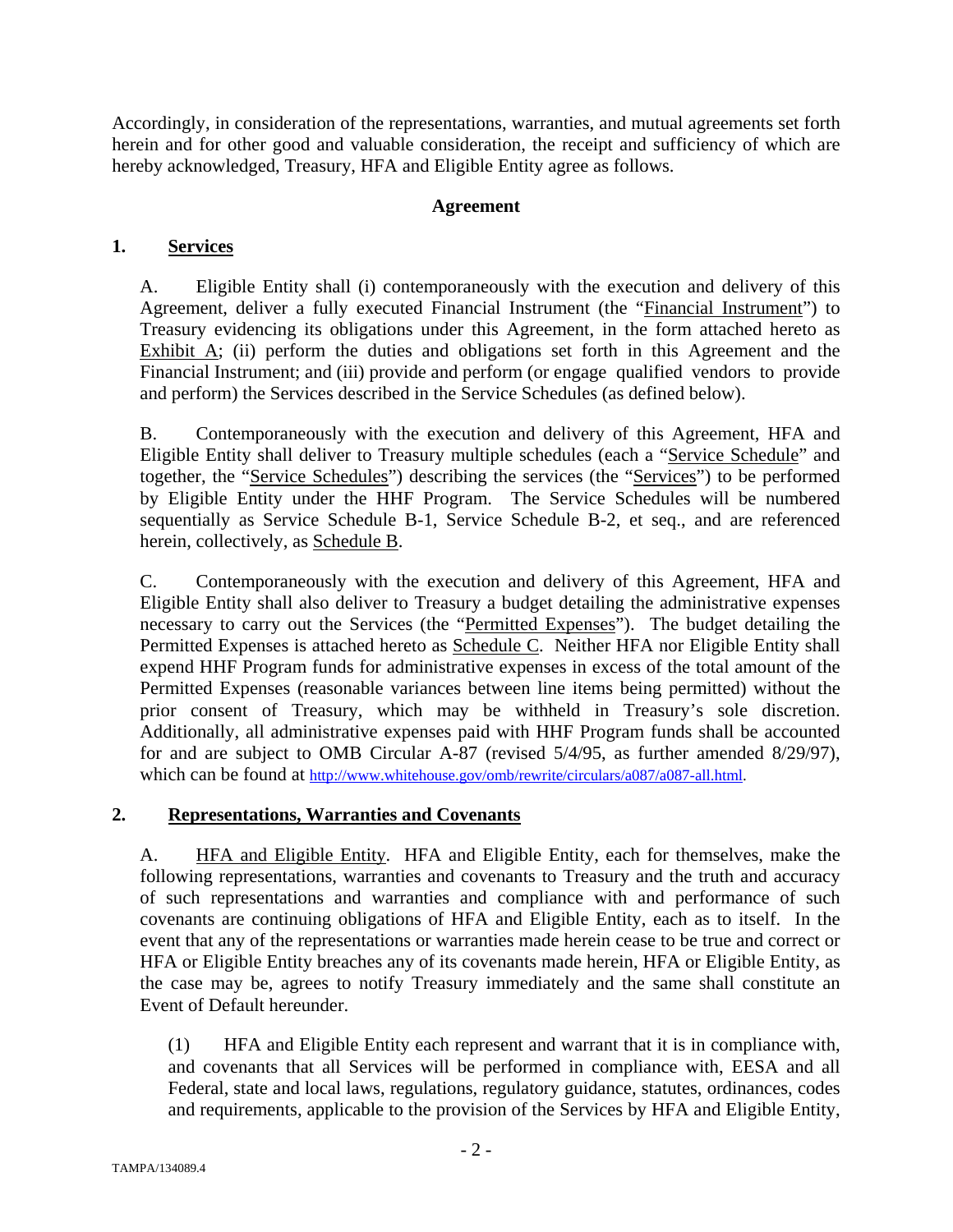or its officers, employees, agents or contractors, including, but not limited to, the Truth in Lending Act, 15 U.S.C. §1601 et seq., the Home Ownership and Equity Protection Act, 15 U.S.C. § 1639, the Federal Trade Commission Act, 15 U.S.C. § 41 et seq., the Equal Credit Opportunity Act, 15 U.S.C. § 701 et seq., the Fair Credit Reporting Act, 15 U.S.C. § 1681 et seq., the Fair Debt Collection Practices Act, 15 U.S.C. § 1692 et seq., the Real Estate Settlement Procedures Act, 12 U.S.C. §2601 et seq., the Fair Housing Act, 42 U.S.C. §3601, the Gramm Leach Bliley Act, 15 U.S.C. §6801-6809, and §§ 114 and 315 of the Fair and Accurate Credit Transactions Act of 2003 (the "FACT Act"), 15 U.S.C. §§ 1681m(e) and 1681c(h), and all other Federal and state laws and regulations applicable thereto, including, without limitation, those designed to prevent unfair, discriminatory or predatory lending practices, tenant rights and licensing (collectively, the "Applicable Laws").

(2) The performance of the Services will not conflict with, or be prohibited in any way by, the Applicable Laws or any agreement or restriction by which HFA or Eligible Entity is bound. Neither HFA nor Eligible Entity is aware of any other legal, financial or other impediments to performing the Services or its obligations under this Agreement, and shall promptly notify Treasury of any such impediments which may impair its ability to perform the Services or its obligations under this Agreement, as applicable. Neither HFA nor Eligible Entity is delinquent on any Federal tax obligation or any other debt owed to the United States or collected by the United States for the benefit of others, excluding any debts or obligations that are being contested by it in good faith.

(3) Neither HFA nor Eligible Entity has received written notice of any action, suit, restraining order, injunction, investigation, proceeding or inquiry at law or in equity, pending or threatened, by or before any judicial, quasi-judicial, legislative or administrative court, agency or authority, or any arbitrator, nor to the best of HFA's and Eligible Entity's knowledge is there any basis for any of the foregoing, wherein an unfavorable determination, ruling or finding would materially adversely affect the validity or enforceability of this Agreement, the Financial Instrument or the ability of HFA or Eligible Entity to perform its respective obligations hereunder and thereunder.

(4) HFA and Eligible Entity each covenants that: (i) it will perform its obligations in accordance with this Agreement and Applicable Laws, and will promptly provide such performance or other reporting as may be required by Treasury, the Government Accountability Office ("GAO"), Congressional Oversight Panel or the Special Inspector General of the Troubled Asset Relief Program ("SIGTARP"); (ii) it will maintain complete, accurate and appropriate records of, and supporting documentation for, all Services provided in connection with the HHF Program; (iii) all Services will be offered and performed in accordance with the Service Schedules, fully documented and serviced, or otherwise performed, in accordance with this Agreement and EESA; and (iv) all data, collection information and other information reported by HFA or Eligible Entity to Treasury under this Agreement, including, but not limited to, information that is relied upon by Treasury in calculating the Purchase Price (as defined below) or in performing any compliance review will be true, complete and accurate in all material respects, and consistent with all relevant business records, as and when provided.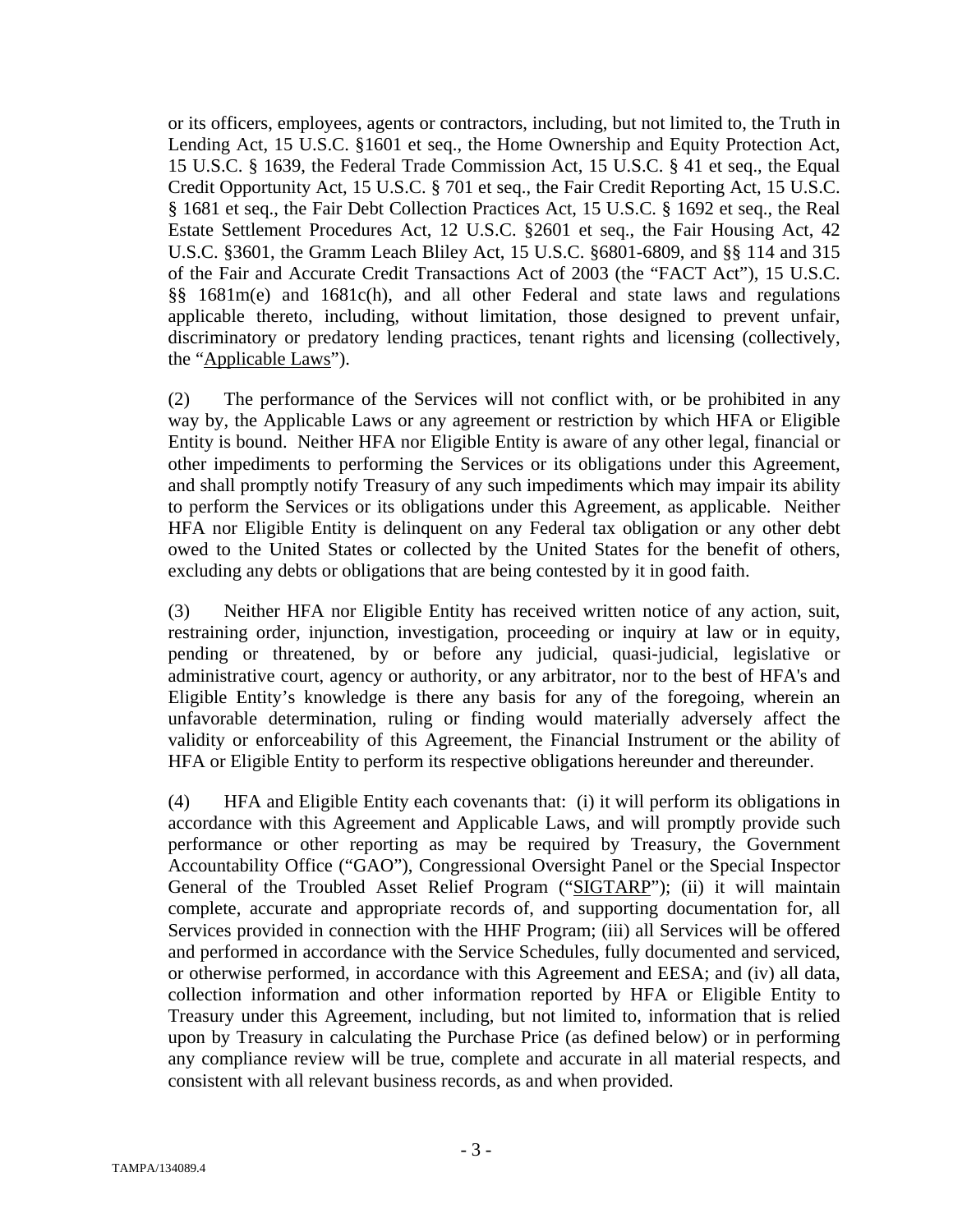(5) HFA and Eligible Entity each covenants that it will: (i) perform the Services and obligations required under this Agreement in accordance with the practices, high professional standards of care, and degree of attention used in a well-managed operation, and no less than that which HFA or Eligible Entity exercises or would exercise for itself under similar circumstances; and (ii) use qualified individuals with suitable training, education, experience and skills to perform the Services. HFA and Eligible Entity each acknowledges that HHF Program participation may require changes to, or the augmentation of, its systems, staffing and procedures, and covenants and agrees to take all reasonable actions necessary to ensure it has the capacity to implement the Services in accordance with this Agreement.

(6) HFA and Eligible Entity each covenants that it will comply with all regulations on conflicts of interest that are applicable to HFA or Eligible Entity, as the case may be, in connection with the conduct of its business and performance of the Services and all conflicts of interest and non-disclosure obligations and restrictions and related mitigation procedures set forth in this Agreement.

(7) HFA and Eligible Entity each acknowledges that the provision of false or misleading information to Treasury in connection with the HHF Program or the Services may constitute a violation of: (a) Federal criminal law involving fraud, conflict of interest, bribery, or gratuity violations found in Title 18 of the United States Code; or (b) the civil False Claims Act (31 U.S.C. §§ 3729-3733). HFA and Eligible Entity each covenants to immediately disclose to Treasury any discovered credible evidence, in connection with this Agreement and the Services, that a management official, employee, or contractor of Eligible Entity has committed, or may have committed, a violation of the referenced statutes or other wrongdoing.

(8) HFA and Eligible Entity each covenants to disclose to Treasury any other material facts or information in its possession that Treasury should expect to know about HFA or Eligible Entity or its employees, management officials or contractors to help protect the reputational interests of Treasury in connection with the HHF Program.

(9) HFA and Eligible Entity shall each be responsible for the supervision and management of any contractor it engages to assist in the performance of the Services or any obligation under this Agreement. HFA or Eligible Entity, as applicable, shall remove and replace any contractor that it deems as failing to perform. HFA and Eligible Entity shall each ensure that all of its contractors comply with the terms and provisions of this Agreement. Each of HFA and Eligible Entity shall be responsible for the acts or omissions of its respective contractors as if the acts or omissions were by the HFA or Eligible Entity, respectively.

(10) HFA and Eligible Entity each covenants that it will timely inform Treasury of any anticipated or actual Event of Default and of any suspected or actual Act of Bad Faith (defined below).

(11) HFA and Eligible Entity each acknowledges that Treasury may be required to respond, pursuant to the Privacy Act of 1974 (the "Privacy Act"), 5 U.S.C. § 552a, to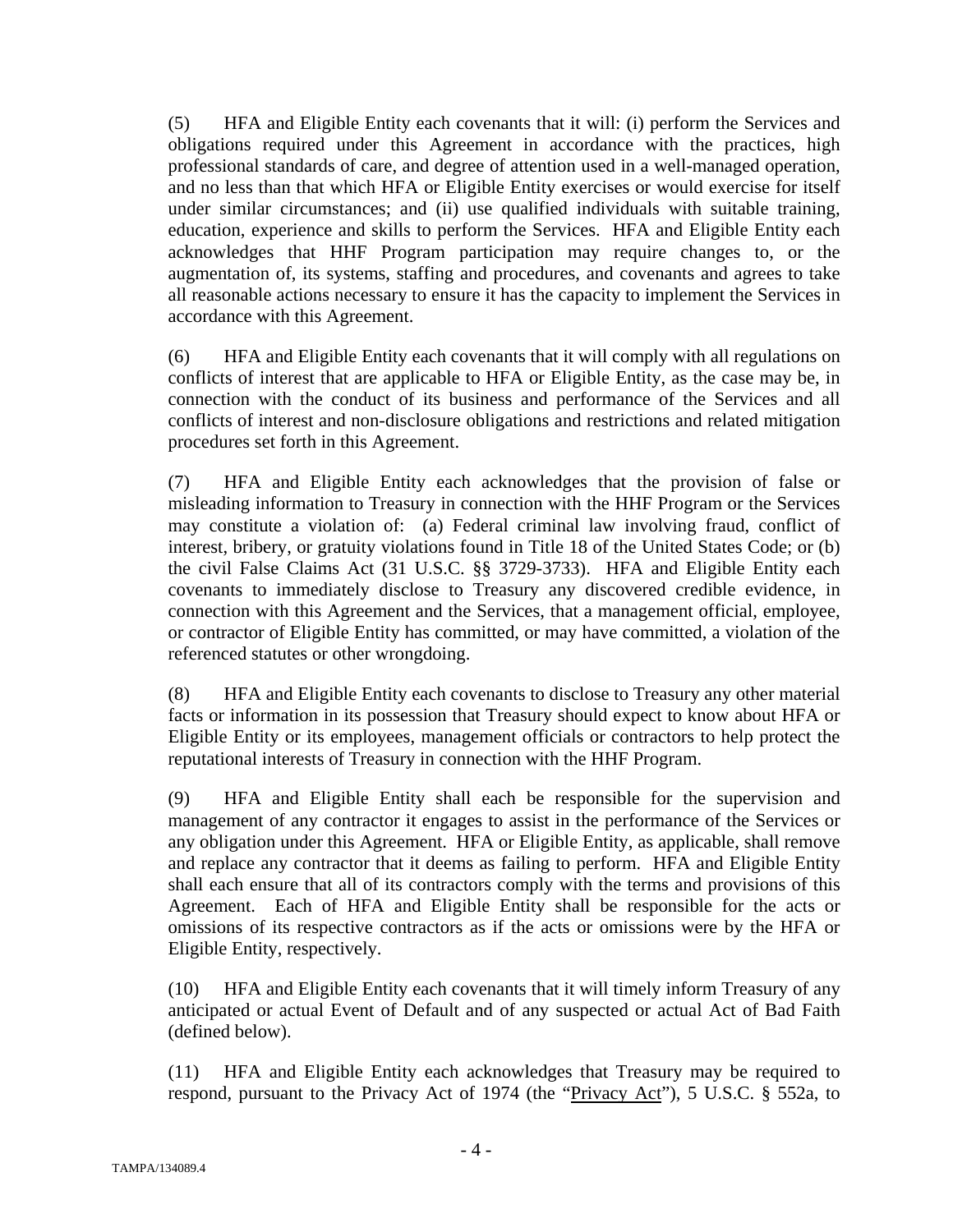inquiries from borrowers and, pursuant to the Freedom of Information Act (the "Freedom of Information Act"), 5 U.S.C. § 552, to inquiries from other parties, as well as formal inquiries from Congressional committees and members, the Government Accounting Office, Inspectors General and other government entities, as well as media and consumer advocacy group inquiries about the HHF Program and its effectiveness. HFA and Eligible Entity each covenants that it will respond promptly and accurately to all search requests made by Treasury, comply with any related procedures which Treasury may establish, and provide related training to employees and contractors.

(12) HFA and Eligible Entity each acknowledges that Treasury, SIGTARP, GAO and other parties designated by Treasury or under Applicable Laws shall have the right during normal business hours to conduct unannounced, informal onsite visits and to conduct formal onsite and offsite physical, personnel and information technology testing, security reviews, and audits of HFA and/or Eligible Entity and to examine all books, records and data related to the Services provided and Purchase Price received in connection with the Services.

(13) HFA and Eligible Entity each covenants that it will promptly take corrective and remedial actions associated with reporting and reviews as directed by Treasury or its designee and provide to Treasury evidence of the effective implementation of corrective and remedial actions as Treasury shall require. HFA and Eligible Entity each acknowledges that Treasury may conduct additional reviews based on its findings and the corrective actions taken by HFA and/or Eligible Entity.

(14) In addition to any obligation to retain financial and accounting records under Applicable Laws, HFA and Eligible Entity each covenants to retain all data, books, reports, documents, audit logs and records, including electronic records, or copies thereof, related to its obligations under this Agreement and the performance of the Services, as applicable. In addition, HFA and Eligible Entity each agrees to maintain a copy of all computer systems and application software necessary to review and analyze these electronic records or copies of such records. Unless otherwise directed by Treasury, HFA and Eligible Entity shall each retain these records for at least three (3) years from the End of Term, or for such longer period as may be required pursuant to Applicable Laws. Treasury may also notify HFA and/or Eligible Entity from time to time of any additional record retention requirements resulting from litigation and regulatory investigations in which Treasury or any agents of the United States may have an interest, and HFA and Eligible Entity each agrees to comply with these litigation and regulatory investigations requirements. "End of Term" shall mean the date that the Services performed under all Service Schedules are fully complete, excluding administrative functions (e.g. the last homeowner is assisted and any loan provided to such homeowner is either repaid or fully forgiven).

(15) HFA and Eligible Entity shall each provide a bring-down certificate as to its continuing compliance with, and the truth and accuracy of, the representations and warranties set forth in this Agreement and the Financial Instrument, as applicable, annually, on each anniversary of the Effective Date during the Term (as defined below), in the form attached hereto as Exhibit B-1 with respect to the HFA (the "HFA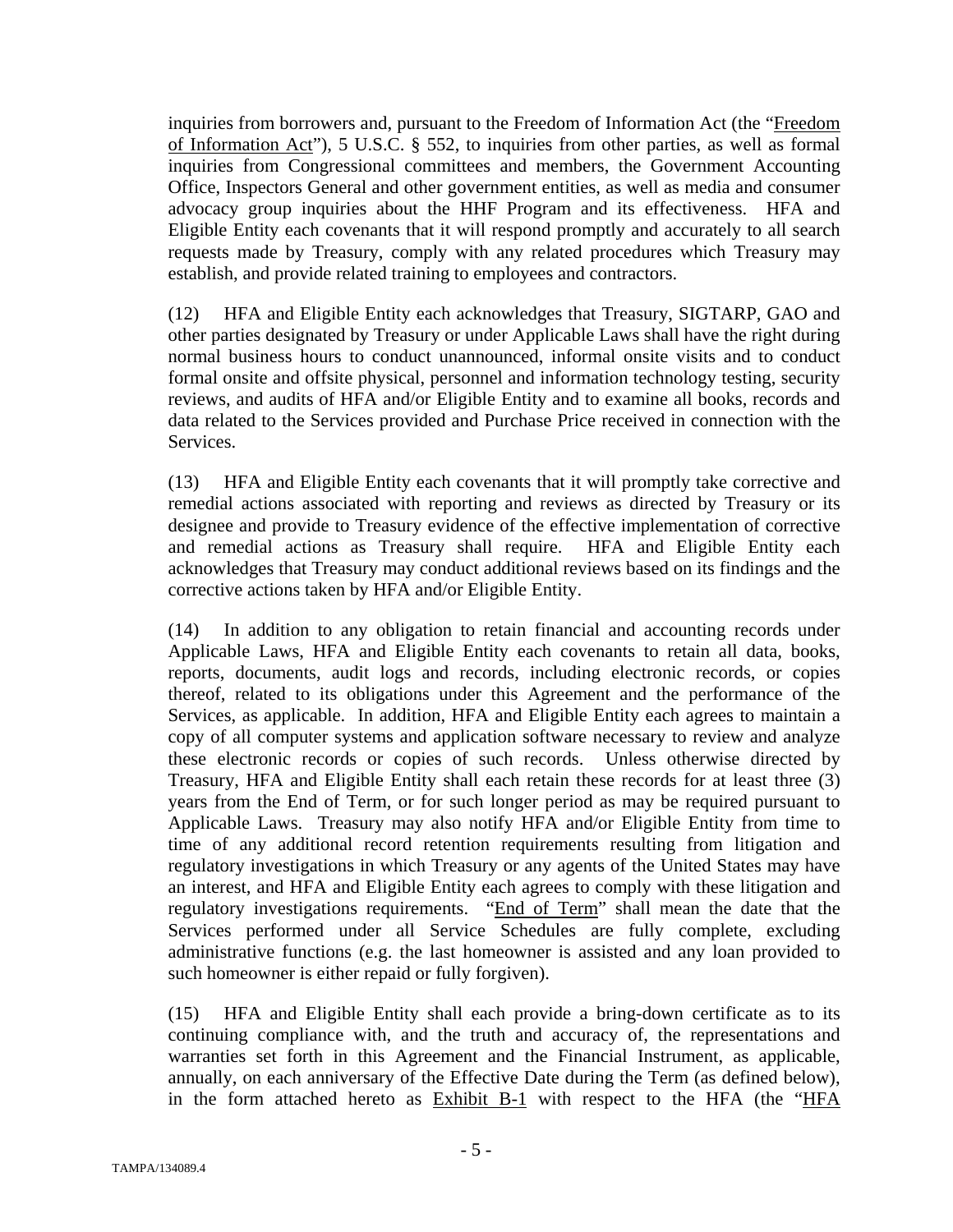Certification") and Exhibit B-2 with respect to the Eligible Entity (the "Eligible Entity Certification").

B. Eligible Entity. Additionally, Eligible Entity hereby makes the following representations, warranties and covenants to Treasury and the truth and accuracy of such representations and warranties and compliance with and performance of such covenants are continuing obligations of Eligible Entity. In the event that any of the representations or warranties made herein ceases to be true and correct or Eligible Entity breaches any of its covenants made herein, Eligible Entity agrees to notify Treasury immediately and the same shall constitute an Event of Default hereunder.

(1) Eligible Entity constitutes a "financial institution" as such term is defined in section 3(5) of EESA, has the legal power to receive funds from Treasury under the HHF Program, and has been designated by HFA to, and hereby agrees to, provide the Services and implement HFA's proposal to Treasury under the HHF Program.

(2) Eligible Entity is established under the laws of the United States or any state, territory, or possession of the United States or the District of Columbia, has significant operations in the United States and is not an agency or instrumentality of, or owned directly or indirectly by, any foreign government.

(3) Eligible Entity is duly formed and validly existing and has the full corporate power and authority to enter into, execute, and deliver this Agreement, the Financial Instrument and any other closing documentation delivered to Treasury in connection with this Agreement or the Financial Instrument, and to perform its obligations hereunder and thereunder. Eligible Entity has, and its officers, employees, agents and contractors providing the Services have, or will have prior to performing the Services, obtained all licenses and any other approvals or consents required by law to carry on its business as now being conducted and as contemplated by this Agreement.

C. HFA. Additionally, HFA hereby makes the following representations, warranties and covenants to Treasury and the truth and accuracy of such representations and warranties and compliance with and performance of such covenants are continuing obligations of HFA. In the event that any of the representations or warranties made herein cease to be true and correct or HFA breaches any of its covenants made herein, HFA agrees to notify Treasury immediately and the same shall constitute an Event of Default hereunder.

(1) HFA is an instrumentality of the State as indicated in Schedule A.

(2) HFA has full legal power and authority to enter into, execute, and deliver this Agreement and any other closing documentation delivered to Treasury in connection with this Agreement, and to perform its obligations hereunder and thereunder.

D. Representations and Warranties. The foregoing representations and warranties set forth in this Section 2 are hereby qualified and/or limited by the provisions set forth in Schedule D attached hereto and incorporated herein.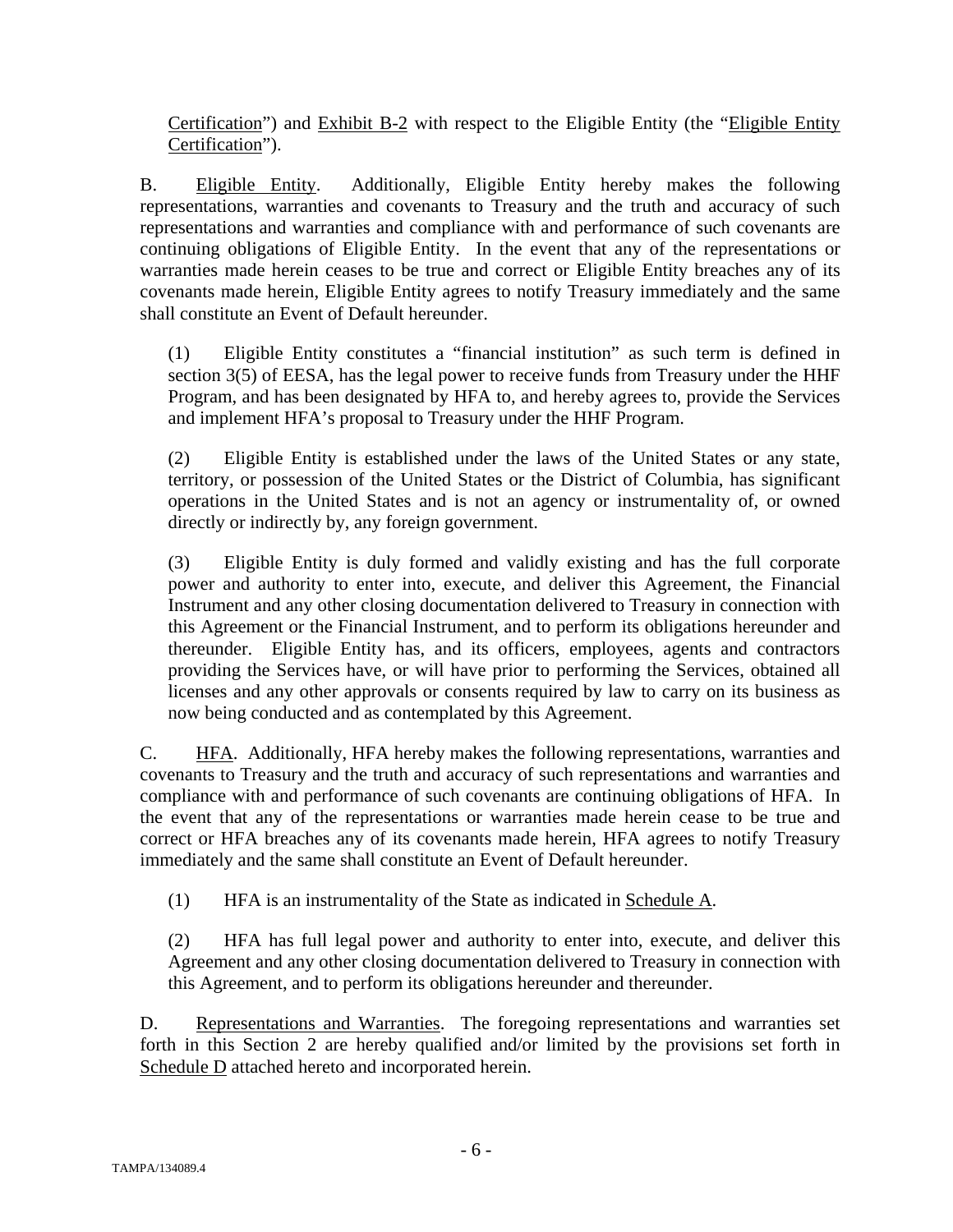# **3. Agreement to Purchase Financial Instrument; Payment of Purchase Price; Grant of Security Interest**

A. Treasury shall purchase, and Eligible Entity shall sell to Treasury, the Financial Instrument that is executed and delivered by Eligible Entity in the form attached hereto as Exhibit A, in consideration for the payment by Treasury of such amount as shall be set forth in Schedule A as the Purchase Price (the "Purchase Price"). Payment of the Purchase Price by Treasury shall be made in draws (each, a "Capital Draw" and collectively, the "Capital Draws"). In order to make a Capital Draw, Eligible Entity shall submit to Treasury and its designee a request for payment (a "Capital Draw Request") no less than ten (10) business days prior to the date such Capital Draw is requested to be paid. Notwithstanding anything in the Service Schedules to the contrary, Treasury shall not approve a Capital Draw Request for a Capital Draw in an amount less than 2.5%, or more than 20%, of the Program Participation Cap (defined below). In addition, no Capital Draw Requests shall be approved by Treasury so long as Eligible Entity has HHF Program funds on hand of more than 5% of the Program Participation Cap. The form of Capital Draw Request is attached hereto as Exhibit C.

B. The conditions precedent Treasury's execution and delivery of this Agreement and the payment by Treasury of the first Capital Draw are: (i) HFA's execution and delivery of this Agreement with attached complete and approved Service Schedules, Exhibits and any other closing documents, certificates or legal opinions as shall be required by Treasury to be delivered by HFA; (ii) Eligible Entity's execution and delivery of this Agreement with attached complete and approved Service Schedules, Exhibits, the Financial Instrument and any other closing documents, certificates or legal opinions as shall be required by Treasury to be delivered by Eligible Entity; (iii) the delivery of a legal opinion of counsel to HFA, which may be internal legal counsel, in substantially the form attached hereto as Exhibit D-1; and (iv) the delivery of a legal opinion of counsel to Eligible Entity, which may be internal legal counsel, in substantially the form attached hereto as Exhibit D-2.

C. The conditions precedent to payment by Treasury of any subsequent Capital Draws are: (i) delivery to Treasury and its designee of an executed and completed Capital Draw Request using the form attached hereto as Exhibit C, without modification other than completing requested information fields, and any certifications or information as may be required by Treasury or its designee; (ii) the performance by Eligible Entity of the Services described in the Service Schedules, in accordance with the terms and conditions of this Agreement, to the satisfaction of Treasury; and (iii) the satisfaction by HFA and Eligible Entity of such other obligations as are set forth in this Agreement.

D. The value of this Agreement is limited to the amount set forth in Schedule  $\overline{A}$  as the Purchase Price (the "Program Participation Cap"). Accordingly, the aggregate Purchase Price payable to Eligible Entity under this Agreement with respect to all Services described on the Service Schedules may not exceed the amount of the Program Participation Cap.

E. In the event of a discrepancy or error in the amount of the Purchase Price paid hereunder, at Treasury's election, (i) Eligible Entity shall remit to Treasury the amount of any overpayment within ten (10) business days of receiving a refund request from Treasury,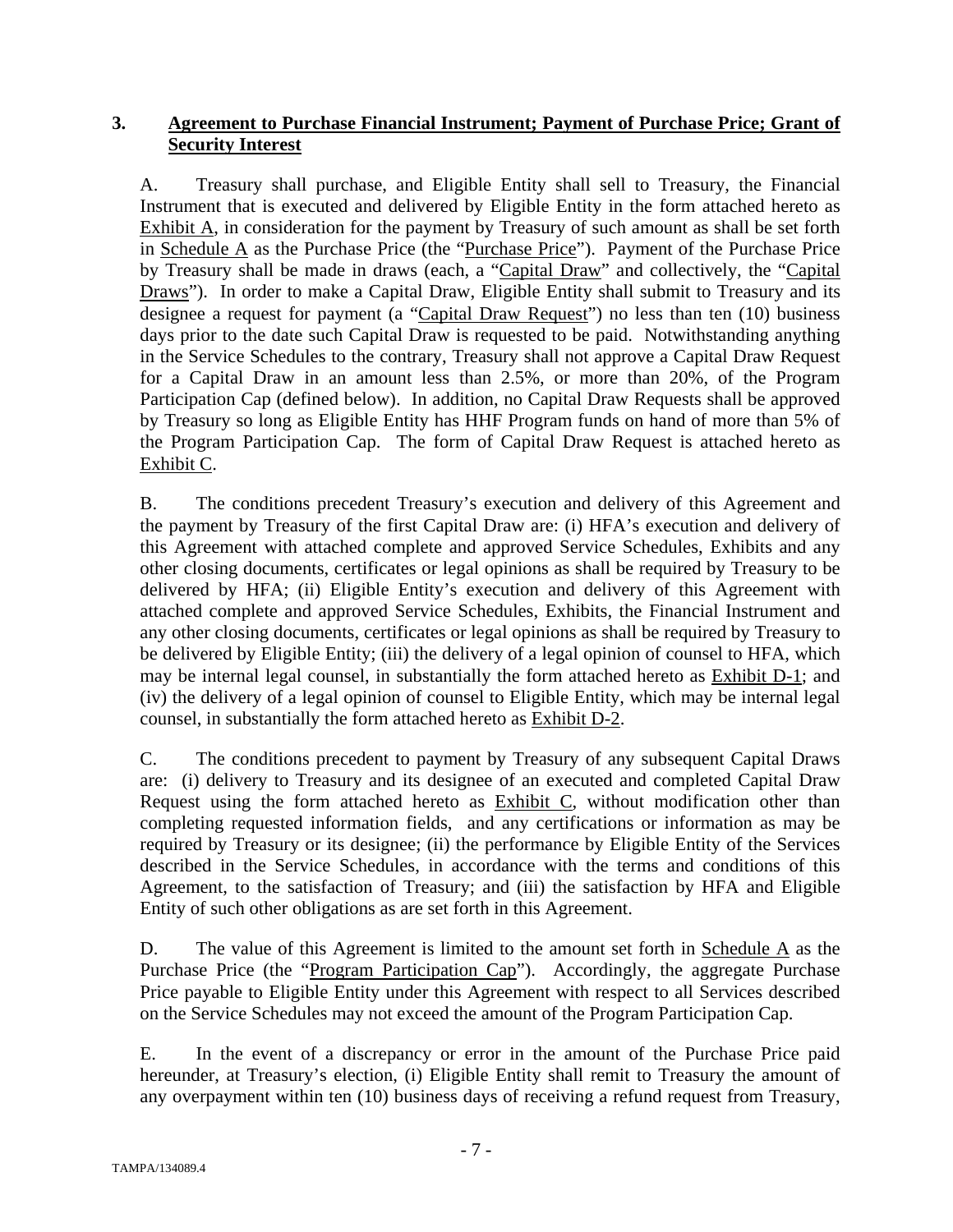or (ii) Treasury may offset the amount of the overpayment against the next Capital Draw, upon written notice to Eligible Entity. It is understood that HFA shall not be required to advance any funds pursuant to this subsection.

F. At the election of Treasury and with prior notice to Eligible Entity, Treasury may deduct from any amount payable to Eligible Entity any amount that Eligible Entity or HFA is obligated to reimburse Treasury or the United States government.

G. The proceeds of each Capital Draw shall be deposited in an account (the "Depository Account") held by The Bank of New York Mellon or such other depository institution chosen by Treasury in its sole discretion (the "Depository"), the account title, account number and other identifying information for which are provided in Schedule A. The Depository Account shall be used as Eligible Entity's operating account for its performance of the Services and other obligations set forth in the Financial Instrument and this Agreement. As security for the performance of the Services and the other obligations of Eligible Entity under this Agreement and the Financial Instrument, Eligible Entity hereby grants to Treasury a first lien priority security interest in the Depository Account and in any moneys, or investments, if any, held therein. Eligible Entity shall enter into a deposit account control agreement with Treasury and the Depository, in form and substance acceptable to Treasury. Eligible Entity shall file a financing statement (and any continuation thereof required by law to maintain the perfection of the lien) identifying Eligible Entity as "debtor," Treasury as "secured party" and describing the Depository Account in the UCC filing office for perfecting nonpossessory security interests in tangible and intangible personal property of Eligible Entity or such other filing offices as Treasury may require. Copies of all filings and continuation statements shall be provided to Treasury promptly after filing. Funds held in the Depository Account may be invested in: (i) Cash, (ii) bank deposits, (iii) United States Treasury securities with maturities of not more than ninety (90) calendar days, (iv) money market mutual funds that (a) are registered with the SEC and regulated under Rule 2a-7 promulgated under the Investment Company Act of 1940 and (b) invested exclusively in direct obligations of the United States of America or obligations the prompt payment of the principal of and interest on which is unconditionally guaranteed by the United States of America and (v) any other investment approved by Treasury in writing.

# **4. Oversight; Internal Control Program**

A. HFA shall develop and maintain operational and performance metrics and maintain a detailed financial reporting system to track, to the satisfaction of Treasury, homeowners receiving assistance from Eligible Entity, including metrics used to measure the effectiveness of the Services against the stated objectives of Treasury and HFA pursuant to the Service Schedules. Such information shall be compiled into a report in a form that will be provided by Treasury and may be modified from time to time as Treasury determines (the "Performance Report"); provided that Treasury, in its sole discretion, may modify the form of the Performance Report at any time. HFA shall submit the Performance Report to Treasury or its designee on a periodic basis and as otherwise requested by Treasury and shall also post the completed Performance Report to its website quarterly (based on a calendar year) by the fifteenth (15th) day of the second month following the end of such quarter. Treasury, in its sole discretion, may request that HFA modify its performance criteria or seek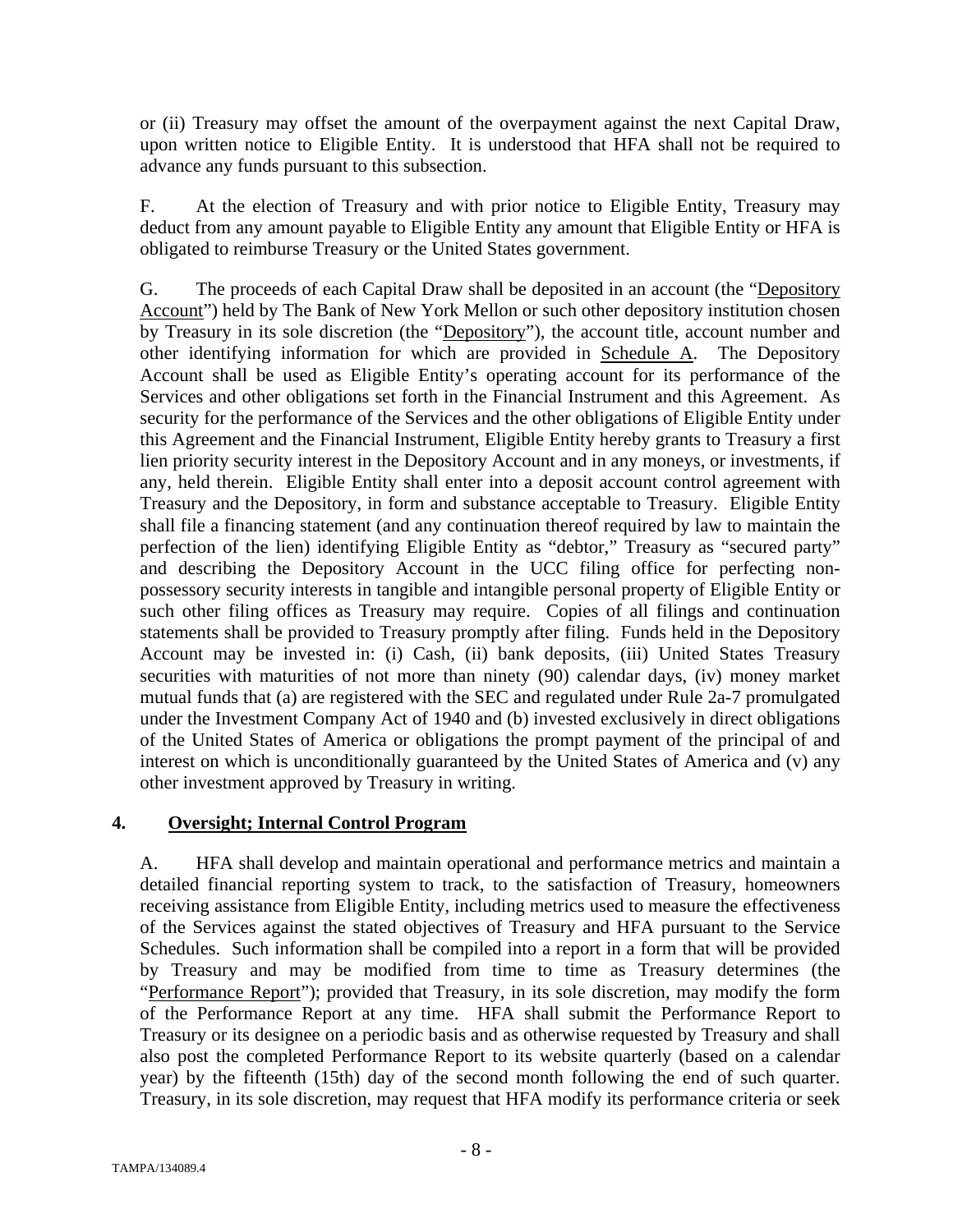additional metrics as necessary. Treasury may make any or all data reported by HFA available to the public. It is Treasury's policy not to release personal indentifying information in its possession unless required to do so by law.

B. Eligible Entity shall develop, enforce and review on a quarterly basis for effectiveness, an internal control program designed to minimize the risk of fraud, mitigate conflicts of interest, maximize operational efficiency and effectiveness and ensure effective delivery of Services and compliance with this Agreement, EESA and Applicable Laws to the satisfaction of Treasury (the "Internal Control Program"). The Internal Control Program must include documentation of the control objectives for the Services, the associated control techniques, and mechanisms for testing and validating the controls. Eligible Entity shall monitor its contractors, if any, as part of the Internal Control Program. Eligible Entity shall certify, and provide an independent verification of the effectiveness of the Internal Control Program in accordance with a reporting form that will be provided by Treasury and may be modified from time to time as Treasury determines, at least annually no later than one hundred twenty (120) days after the end of Eligible Entity's fiscal year, including an assessment prior to the initial distribution of funds to perform Services, or at a reasonable time thereafter with the consent of Treasury, to ensure that Eligible Entity has taken appropriate steps to meet the HHF Program objectives. Said independent verification may be provided by a third party contractor or a governmental entity or department of the State so long as such entity or department is separate and distinct from HFA and Eligible Entity (e.g. the State Inspector General). Notwithstanding the foregoing, Eligible Entity shall be permitted to seek approval from Treasury to make a Capital Draw to conduct a pilot or test of certain or all of the Services prior to full launch of the same.

C. HFA and Eligible Entity acknowledge that Treasury may develop and implement practices to monitor and detect fraud related to loan modifications and any other programs contemplated pursuant to the Services and to monitor compliance with applicable consumer protection and fair lending laws, including among other laws, the Applicable Laws. HFA and Eligible Entity covenant that they will fully and promptly cooperate with Treasury's inquiries about any alleged, perceived or actual fraud and comply with any anti-fraud and legal compliance procedures which Treasury may require.

D. HFA and Eligible Entity covenant that they will together develop and implement an internal control program to ensure that HHF Program participants are meeting program requirements; to monitor, detect and prevent loan modification fraud; and to monitor compliance with applicable laws and regulations, including consumer protection and fair lending laws, among other things (the "Internal Antifraud and Compliance Monitoring Program"). The Internal Antifraud and Compliance Monitoring Program shall be developed and complete within ninety (90) days from the Effective Date, unless Treasury, in its sole discretion, consents to an extension of such time period. A copy of the plan for the Internal Antifraud and Compliance Monitoring Program, including, but not limited to, the approach, tools, techniques, staffing, cost and status of and time to implementation shall be submitted to Treasury within the time period set forth in the preceding sentence. HFA and Eligible Entity acknowledge that the Internal Antifraud and Compliance Monitoring Program will be monitored as provided in this Agreement. Each of HFA and Eligible Entity shall notify Treasury in writing if it desires to make any material modifications to its Internal Antifraud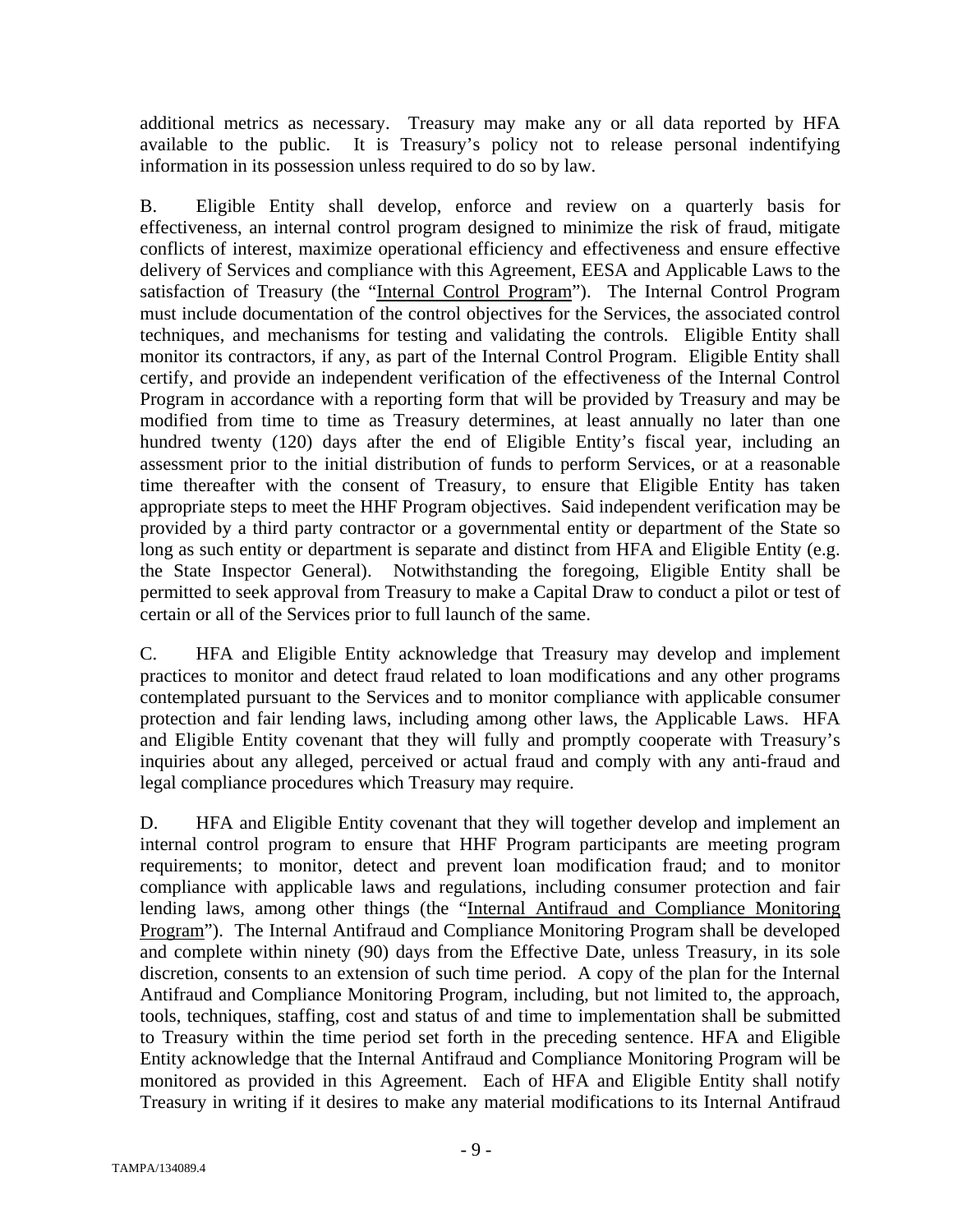and Compliance Monitoring Program and the same shall be subject to Treasury's approval. Additionally, HFA and Eligible Entity shall cooperate with Treasury with respect to its findings and any inquiries based on any review by Treasury or its designee of the Internal Antifraud and Compliance Monitoring Program or the results and data therefrom.

E. HFA and Eligible Entity shall provide Treasury or its designee with access to all internal control reviews and reports that relate to the Services, including those proposed by independent auditing firms, to enable Treasury to examine Eligible Entity and its contractors, if any, for compliance with applicable provisions of EESA, the HHF Program, this Agreement and Applicable Laws. A copy of the reviews and reports will be provided to Treasury upon request.

F. HFA and Eligible Entity shall respond promptly to Treasury's request for information regarding how the Eligible Entity's program(s) described in the Service Schedules will interact with new or changed housing programs funded by EESA's Troubled Asset Relief Program.

G. HFA shall provide annual audited financial statements to Treasury no later than one hundred eighty (180) days after the end of its fiscal year, commencing with the first fiscal year ending after the Effective Date. Eligible Entity shall provide (i) quarterly unaudited financial statements to Treasury no later than forty-five (45) days after the end of each quarter commencing with the first full quarter ending after the Effective Date and (ii) annual audited financial statements to Treasury no later than one hundred twenty (120) days after the end of its fiscal year, commencing with the first fiscal year ending after the Effective Date.

# **5. Term**

A. The term of this Agreement shall begin on the Effective Date and extend to the End of Term or earlier termination of this Agreement by Treasury pursuant to the provisions hereof, or earlier suspension or termination of the Services by Treasury. Notwithstanding the foregoing, it is understood and agreed that certain administrative, monitoring, reporting, compliance and oversight obligations and requirements set forth in this Agreement and the Financial Instrument survive the expiration or termination of this Agreement or End of Term, and that funds are to be reserved as set forth in Schedule C to pay for the cost of the same.

B. This Agreement, or any of the Services implemented under this Agreement, may be terminated by Treasury prior to the end of the Term pursuant to Section 6 below.

# **6. Defaults, Acts of Bad Faith and Early Termination; Remedies for and Effects of Defaults, Acts of Bad Faith and Early Termination**

A. The following constitute events of default by HFA or Eligible Entity under this Agreement (each, an "Event of Default" and, collectively, the "Events of Default"):

(1) HFA or Eligible Entity breaches a covenant under this Agreement or fails to perform or comply with any of its obligations under this Agreement in any material respect, including any additional request made by Treasury as authorized herein, or the Financial Instrument, including, but not limited to, circumstances in which Eligible Entity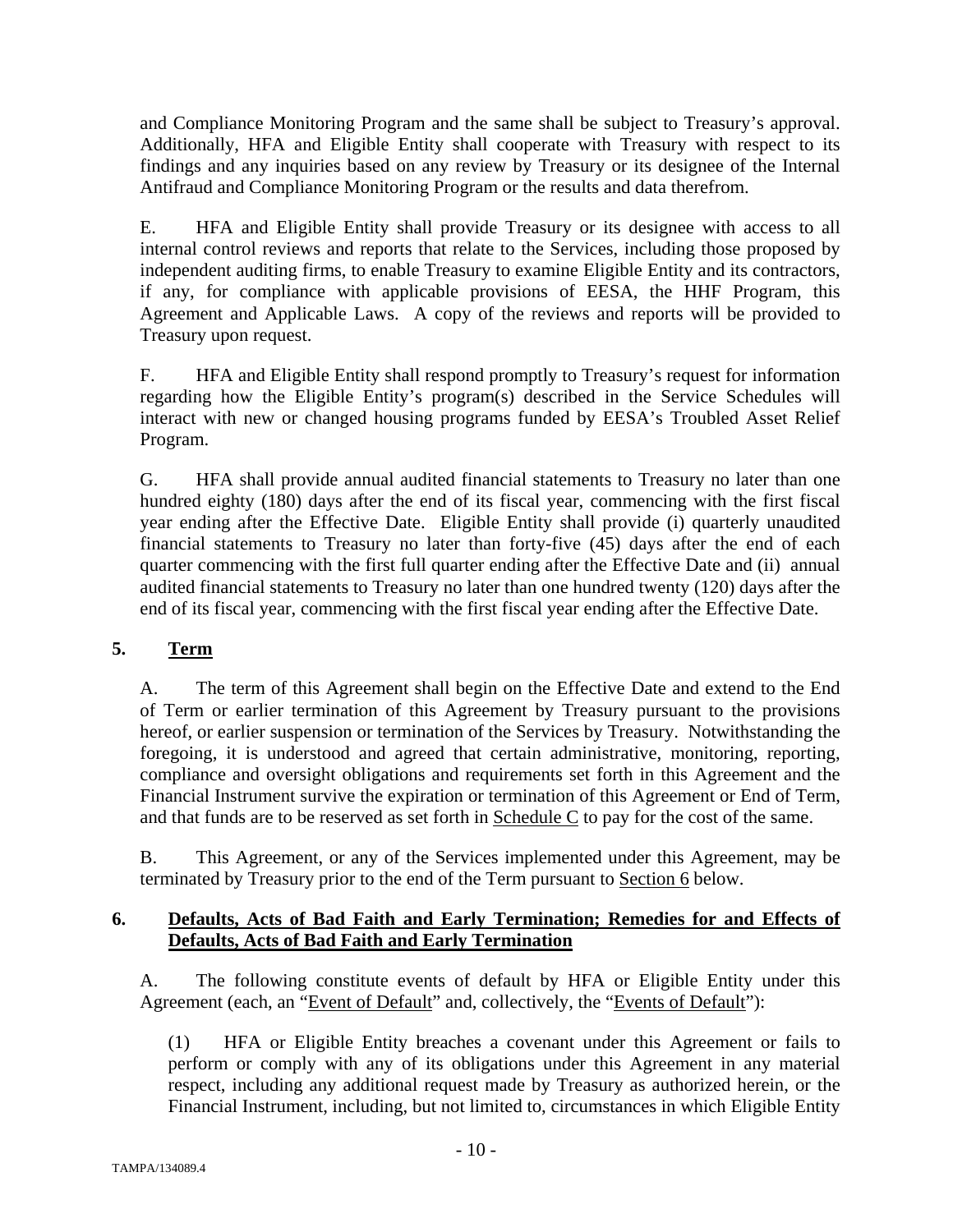fails to ensure that all eligibility criteria and other conditions precedent specified in this Agreement or EESA are satisfied prior to accepting any portion of the Purchase Price and/or effectuating any Services in connection with the HHF Program.

(2) HFA is dissolved or its existence as a unit or instrumentality of state government is terminated (unless HFA's duties, responsibilities and obligations as the state's housing finance agency, including specifically its duties, responsibilities and obligations under this Agreement, are transferred to and assumed by a successor state unit or instrumentality of state government approved by Treasury).

(3) Eligible Entity is dissolved or its legal existence is terminated (unless Eligible Entity's duties, responsibilities and obligations under this Agreement, are transferred to and assumed by a successor entity approved by Treasury).

(4) HFA or Eligible Entity: (a) ceases to do business as a going concern; (b) makes a general assignment for the benefit of, or enters into any arrangement with creditors in lieu thereof; (c) admits in writing its inability to pay its debts as they become due; (d) files a voluntary petition under any bankruptcy or insolvency law or files a voluntary petition under the reorganization or arrangement provisions of the laws of the United States or any other jurisdiction; (e) authorizes, applies for or consents to the appointment of a trustee or liquidator of all or substantially all of its assets; (f) has any substantial part of its property subjected to a levy, seizure, assignment or sale for or by any creditor or governmental agency; or (g) enters into an agreement or resolution to take any of the foregoing actions.

(5) HFA, Eligible Entity, any employee or contractor of HFA or Eligible Entity, or any employee or contractor of HFA's or Eligible Entity's contractors, commits a grossly negligent or reckless act, or willful or intentional misconduct (including, but not limited to, misrepresentation or fraud) in connection with the performance of the Services or this Agreement.

(6) Any representation or warranty made by HFA or Eligible Entity in this Agreement or any other certification provided pursuant to this Agreement, is or becomes false, misleading, incorrect, or incomplete in any material respect.

(7) Any failure to remit overpaid funds to Treasury in accordance with Section 3(D).

(8) An evaluation of performance that includes any specific findings by Treasury that HFA's or Eligible Entity's performance under any performance criteria set forth in the Service Schedules is insufficient.

(9) Any misapplication of, or levy on, funds held in the Depository Account.

(10) An Act of Bad Faith (defined below) involving an HHF Recipient (defined below) occurs, or is believed by Treasury to have occurred, in connection with the Services.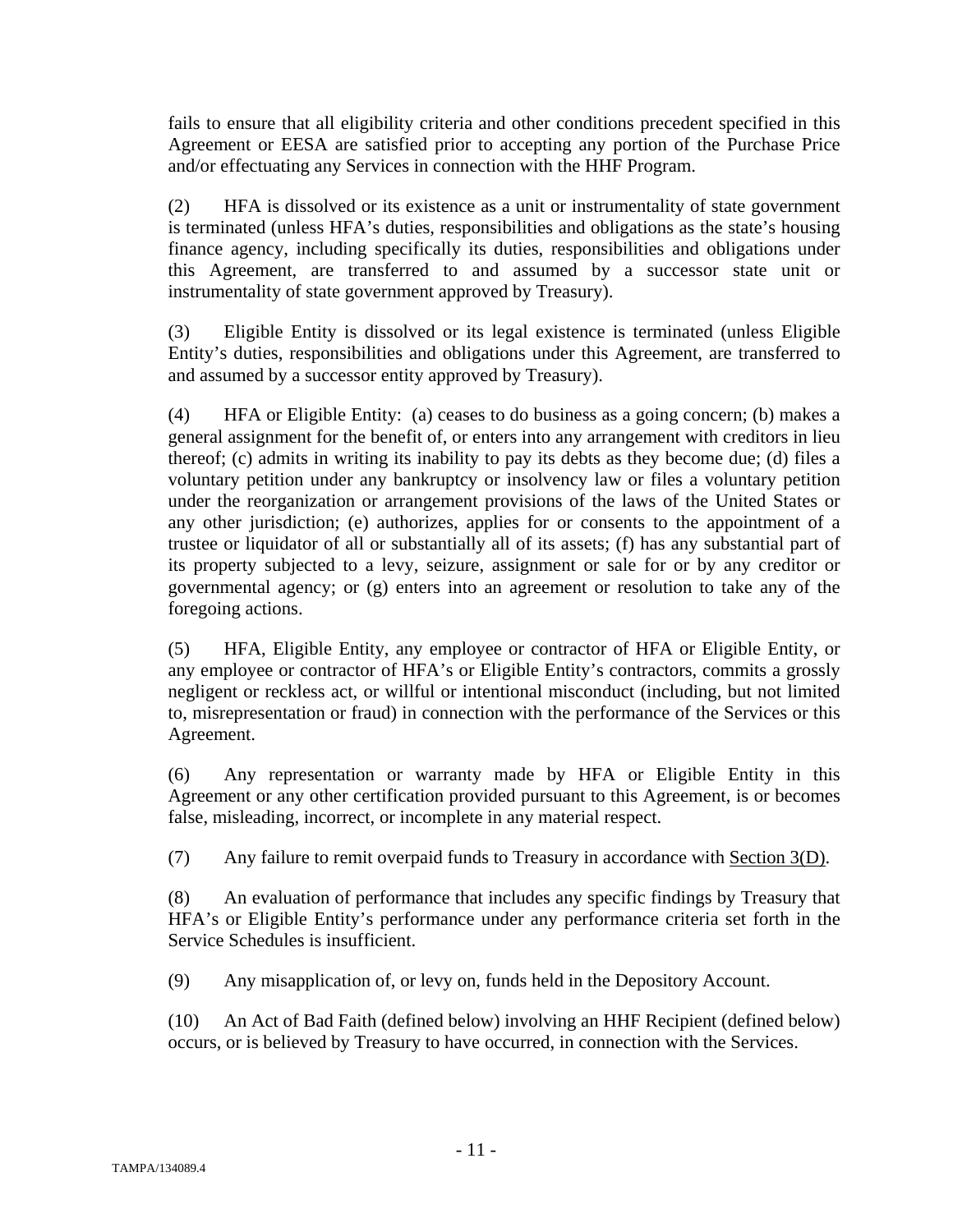B. Treasury, in its sole discretion, may take any or all of the following actions upon the occurrence of an Event of Default:

(1) Treasury may withhold some or all of the Purchase Price until, in Treasury's determination, HFA and/or Eligible Entity (as the case may be) has cured such Event of Default.

(2) Treasury may: (i) reduce the amounts payable to Eligible Entity under Section 3; and/or (ii) obtain repayment of prior payments made to Eligible Entity under Section 3 to the extent that such funds have not been expended or irrevocably committed by Eligible Entity.

(3) Treasury may require HFA and/or Eligible Entity to submit to additional administrative oversight, including, but not limited to, additional compliance controls and quality control reviews.

(4) Treasury may terminate this Agreement and cease its performance hereunder.

(5) Treasury may require HFA and/or Eligible Entity to submit to additional information and reporting requirements with respect to its financial condition and ability to continue to meet its obligations under this Agreement.

C. The following constitute acts of bad faith of servicers, lenders, borrowers, contractors or any other recipient of HHF Program funds (individually, an "HHF Recipient" or collectively "HHF Recipients") in connection with the Services (each, an "Act of Bad Faith" and, collectively, the "Acts of Bad Faith"): an HHF Recipient commits a grossly negligent act, willful or intentional misconduct, a reckless act (including, but not limited to, misrepresentation or fraud), each in connection with any of the Services (including, but not limited to, in connection with such HHF Recipient's response to questionnaires, the execution or delivery to HFA or Eligible Entity or Treasury of any of the agreements relating to such HHF Recipient's participation in the HHF Program and the production of supporting documentation therefor and in connection with any audit or review by Treasury, its attorneys, auditors or other consultants for compliance with the HHF Program requirements).

D. Treasury, in its sole discretion, may take any or all of the following actions if an Act of Bad Faith involving an HHF Recipient occurs, or is believed by Treasury to have occurred, in connection with the Services:

(1) Treasury may withhold all or any portion of the Purchase Price until, in Treasury's determination, the Act of Bad Faith has been cured or otherwise remedied to Treasury's satisfaction.

(2) Treasury may: (i) reduce the amounts payable to Eligible Entity under Section 3; (ii) obtain repayment of any or all prior payments made to Eligible Entity under Section 3 to the extent that such funds have not been expended or irrevocably committed by HFA or Eligible Entity; and/or (iii) work with Eligible Entity to obtain repayment from the HHF Recipients who have committed the Act of Bad Faith.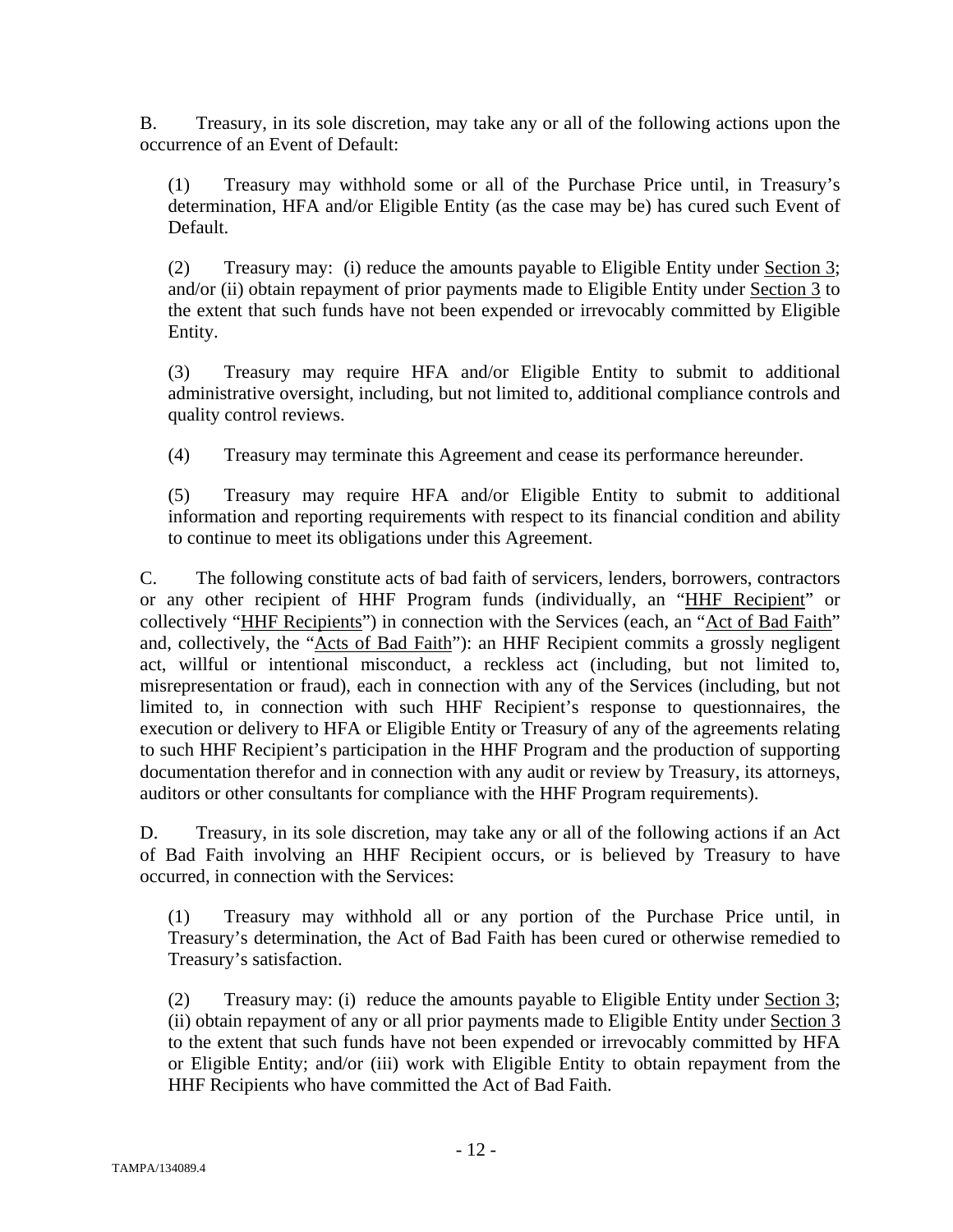(3) Treasury may require HFA or Eligible Entity to submit to additional administrative oversight, including, but not limited to, additional compliance controls and quality control reviews.

(4) Treasury may terminate this Agreement and cease its performance hereunder if Treasury believes that Acts of Bad Faith occur on a recurring basis, are widespread among the HHF Recipients, or occur in combination or in connection with one or more Events of Default by HFA or Eligible Entity.

(5) Treasury may require HFA and/or Eligible Entity to submit to additional information and reporting requirements with respect to its financial condition and ability to continue to meet its obligations under this Agreement.

E. In addition to the termination rights set forth above, Treasury may terminate this Agreement immediately upon written notice to Eligible Entity:

(1) in the event of a merger, acquisition, sale of substantially all assets or other change of control of Eligible Entity;

(2) in the event that a material term of this Agreement is determined to be prohibited or unenforceable as referred to in Section 13.C; or

(3) in the event the Financial Instrument is deemed to be unenforceable in its entirety.

F. In the event that this Agreement is terminated in connection with an Event of Default by HFA or Eligible Entity, no portion of the Purchase Price will be paid to Eligible Entity subsequent to termination.

G. Treasury may reduce the amounts payable to Eligible Entity under Section 3, or obtain repayment of prior Capital Draws made, in connection with: (a) an evaluation of HFA's and Eligible Entity's performance that includes any specific findings that HFA's or Eligible Entity's performance under any performance criteria set forth in the Service Schedules is materially insufficient, or (b) any failure by HFA or Eligible Entity to comply materially with any directive issued by Treasury with respect to documents or data requested, findings made, or remedies established, by Treasury in conjunction with such performance criteria or other HHF Program requirements; provided, however, Treasury will seek to obtain repayment of prior Capital Draws made under Section 3 only with respect to Services that are determined by Treasury to have been impacted by, or that Treasury believes may have been, or may be, impacted by, the findings giving rise to this remedy. Treasury may initially avail itself of this remedy in lieu of a specific declaration of an Event of Default; provided, however, that doing so shall not preclude Treasury from later declaring an Event of Default or exercising any other rights or remedies otherwise available to it under this Section 6, or at law or in equity, in connection with the event giving rise to this remedy, or any future events giving rise to this remedy. Notwithstanding anything in this Agreement to the contrary, Treasury may withhold payment of all or a portion of the Purchase Price if it determines, in its sole discretion, that Eligible Entity is incapable of performing the Services. It is understood that HFA shall not be required to advance or repay funds to Treasury unless and only to the extent that, HFA has received HHF Program funds from Eligible Entity and the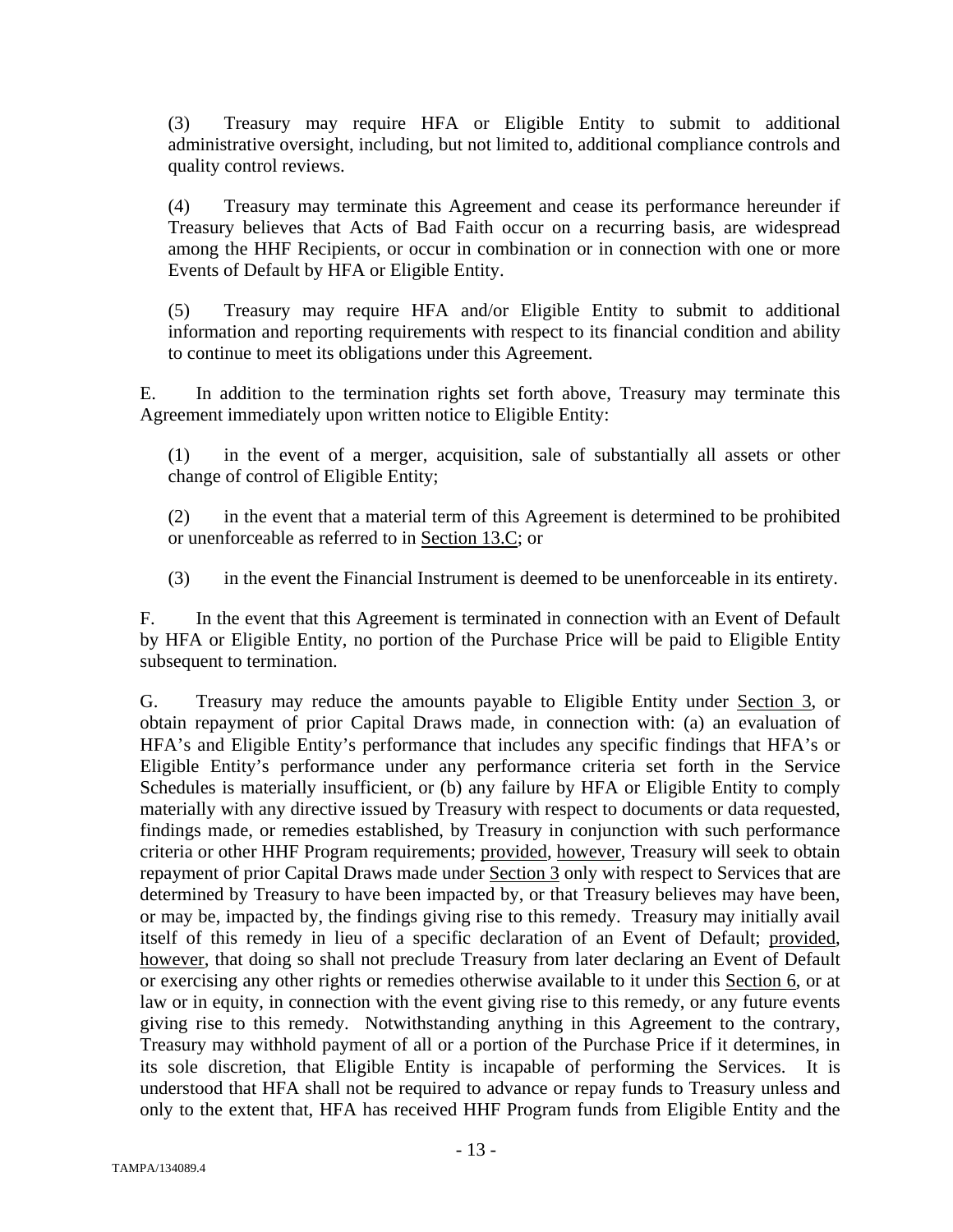same would not cause HFA to violate state law or its enabling legislation or governing documents, as applicable, to do so.

H. The remedies available to Treasury upon an Event of Default or an Act of Bad Faith under this Section are cumulative and not exclusive; further, these remedies are in addition to, and not in lieu of, any other remedies available to Treasury at law or in equity.

I. In the event of the expiration or termination of this Agreement or any Service implemented under this Agreement under any circumstances, HFA, Eligible Entity and Treasury agree to cooperate with one another on an ongoing basis to ensure an effective and orderly wind-down of the Services, including the provision of any information, reporting, records and data required hereunder by Treasury.

J. Notwithstanding any provision to the contrary in this Agreement, temporary or permanent forbearance on Capital Draws of funds by the Eligible Entity shall not, in and of itself, constitute an Event of Default or an Act of Bad Faith by the HFA or the Eligible Entity nor trigger a demand for repayment under this Section. The HFA or the Eligible Entity shall provide Treasury with timely notice of any determination that such forbearance is necessary and in such event Treasury may elect to reduce the Purchase Price to the aggregate of Capital Draw Requests funded to date plus an amount for Administrative Expenses reasonably required to comply with the surviving terms of this Agreement.

# **7. Governing Law; Venue**

This Agreement shall be governed by and construed under Federal law and not the law of any state or locality, without reference to or application of the conflicts of law principles; provided, however, that the powers and authority of the HFA shall be governed by and construed in accordance with the laws of its state. Any and all disputes between the parties that cannot be settled by mutual agreement shall be resolved solely and exclusively in the United States Federal courts located within the District of Columbia. All parties hereto consent to the jurisdiction and venue of such courts and irrevocably waive any objections thereto.

# **8. Notices**

All legal notices, reports, requests, demands and other communications under this Agreement shall be in writing and referred to each party's point of contact or to such other point of contact at such other address as may be designated in writing by such party. Notices, reports, requests, demands and other communications sent to Treasury shall be sent by email to all of the email addresses listed below. Performance Reports and Capital Draw Requests shall be sent to Bank of New York Mellon only by email at the address listed below. The names and addresses of HFAs and Eligible Entity's points of contact are set forth in Schedule A. All such notices under this Agreement sent to HFA or Eligible Entity shall be considered received: (a) when personally delivered; (b) when delivered by commercial overnight courier with verification receipt; (c) three (3) days after having been sent, postage prepaid, via certified mail, return receipt requested; or (d) upon sending an email.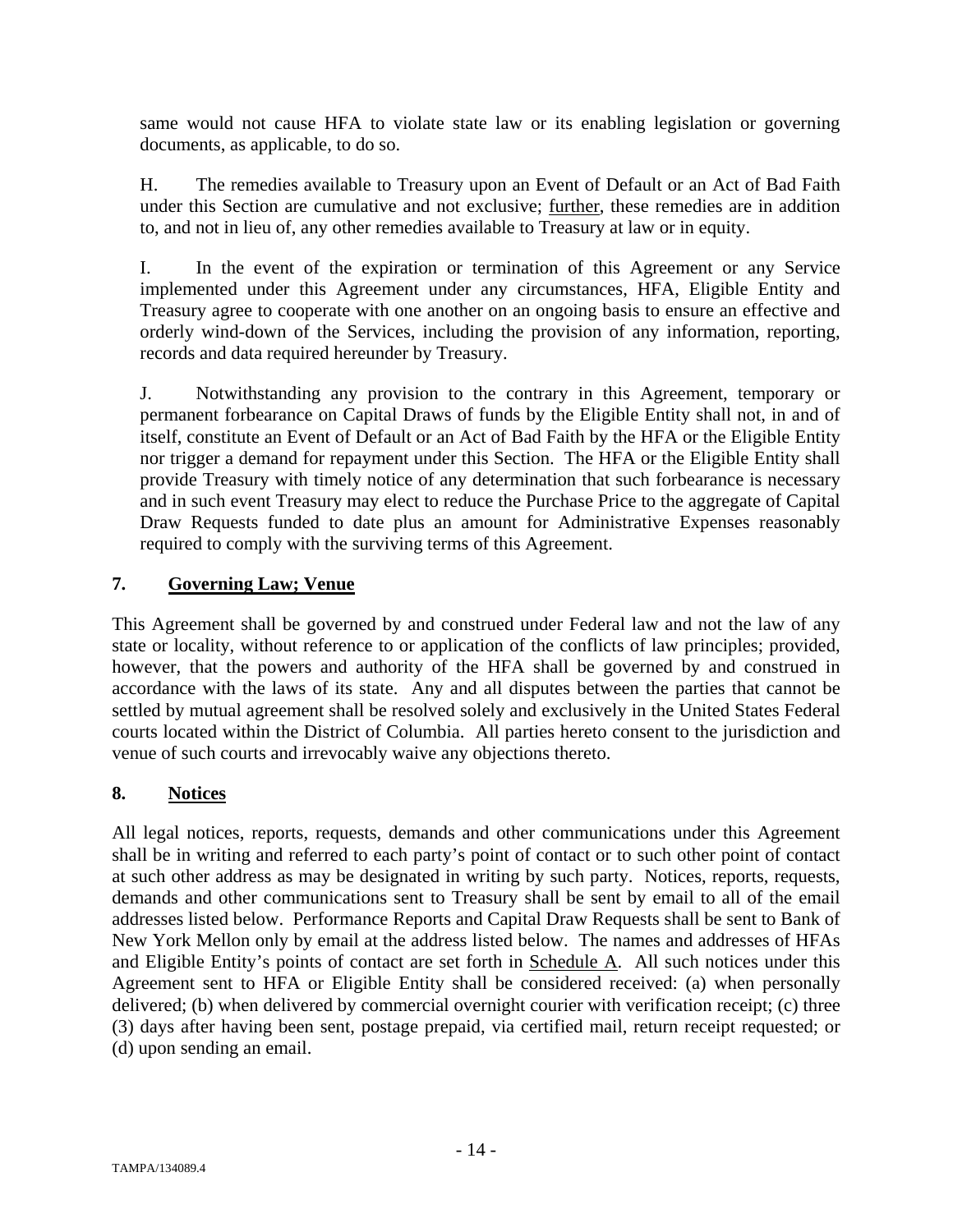| <b>Treasury Email Addresses:</b> | OFSChiefCounselNotices@do.treas.gov |
|----------------------------------|-------------------------------------|
|                                  | HFAInnovation@do.treas.gov          |
|                                  | tarp.compline@do.treas.gov          |

Bank of New York Mellon: tarpcppclosing@bnymellon.com

## **9. Modifications**

A. Subject to Section 9.B., modifications to this Agreement shall be in writing and signed by Treasury, HFA and Eligible Entity.

B. Treasury reserves the right to unilaterally modify or supplement the terms and provisions of this Agreement that relate (as determined by Treasury, in its discretion) to the compliance and performance requirements of the HHF Program, and/or to technical, administrative, or procedural matters or compliance and reporting requirements that may impact the administration of the HHF Program. For the avoidance of doubt, reasonable incremental administrative expenses of the HFA or Eligible Entity associated with such a modification or supplement shall be Permitted Expenses.

C. In the event that Treasury agrees that (i) Eligible Entity may provide additional services under the HHF Program (a "New Service"), or (ii) the Services described in the Service Schedules shall be modified in any way, a replacement service schedule describing such additional or modified services, in substantially the form of the Service Schedules shall be executed and delivered by Eligible Entity. Concurrently with the delivery of such service schedule, HFA and Eligible Entity shall execute and deliver any such certificates, documents and/or legal opinions as may be required by Treasury. No additions, modifications or amendments to the Services shall be made without Treasury's prior approval. Additionally, Eligible Entity may not propose any New Service after September 1, 2010 without Treasury's and the Office of Management and Budget's consent, which may be withheld in either party's sole discretion.

# **10. Publicity**

HFA and Eligible Entity shall consult with Treasury to develop a communication and outreach strategy to ensure that any public messages related to the Services is consistent with the intent of the HHF Program. HFA, Eligible Entity and their respective affiliates, subcontractors or servicers shall notify Treasury at least two (2) business days in advance and provide a copy of any proposed press releases (or other public statements) that refers to the HHF Program, their participation therein or the results thereof. Treasury shall have the right to object to or modify such press release or statement, in its sole discretion. In the event Treasury does not respond to the press release or statement within such two (2) business day period then it shall be deemed permissible to publish. This Section shall survive the termination or expiration of this Agreement.

# **11. Limitation of Liability**

IN NO EVENT SHALL TREASURY, OR ITS OFFICERS, EMPLOYEES, AGENTS OR AFFILIATES BE LIABLE TO ELIGIBLE ENTITY WITH RESPECT TO THE SERVICES OR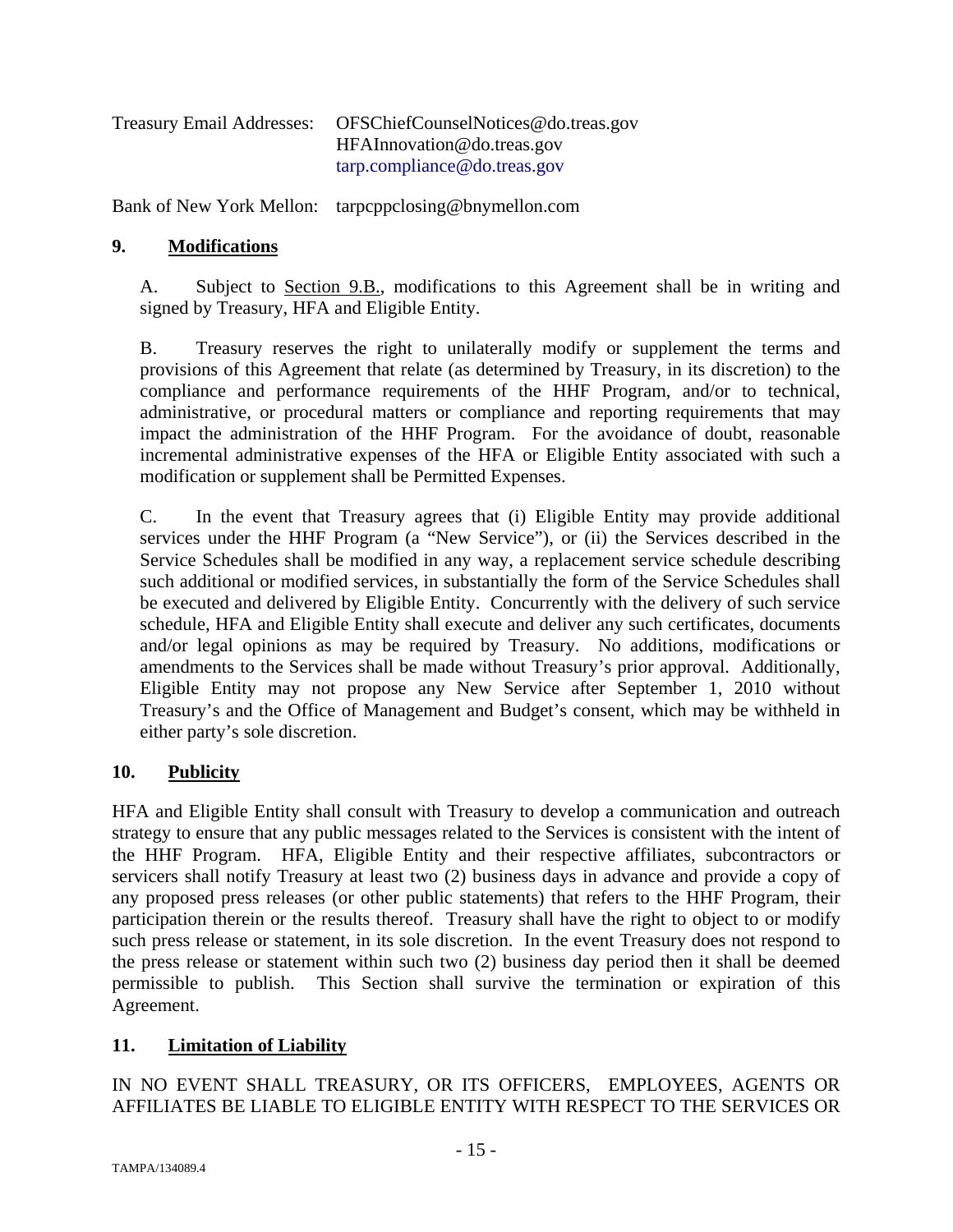THIS AGREEMENT, OR FOR ANY ACT OR OMISSION OCCURRING IN CONNECTION WITH THE FOREGOING, FOR ANY DAMAGES OF ANY KIND, INCLUDING, BUT NOT LIMITED TO DIRECT DAMAGES, INDIRECT DAMAGES, LOST PROFITS, LOSS OF BUSINESS, OR OTHER INCIDENTAL, CONSEQUENTIAL, SPECIAL OR PUNITIVE DAMAGES OF ANY NATURE OR UNDER ANY LEGAL THEORY WHATSOEVER, EVEN IF ADVISED OF THE POSSIBILITY OF SUCH DAMAGES AND REGARDLESS OF WHETHER OR NOT THE DAMAGES WERE REASONABLY FORESEEABLE; PROVIDED, HOWEVER, THAT THIS PROVISION SHALL NOT LIMIT TREASURY'S OBLIGATION TO REMIT PURCHASE PRICE PAYMENTS TO ELIGIBLE ENTITY IN ACCORDANCE WITH THIS AGREEMENT.

# **12. Indemnification**

HFA and Eligible Entity agree respectively as set forth on Schedule E attached hereto and incorporated herein.

# **13. Miscellaneous**

A. The recitals set forth at the beginning of this Agreement are true and accurate and are incorporated herein by this reference.

B. This Agreement is not a Federal procurement contract and is therefore not subject to the provisions of the Federal Property and Administrative Services Act (41 U.S.C. §§ 251- 260), the Federal Acquisition Regulations (48 CFR Chapter 1), or any other Federal procurement law.

C. Any provision of this Agreement that is determined to be prohibited or unenforceable in any jurisdiction shall, as to such jurisdiction, be ineffective to the extent of such prohibition or unenforceability without invalidating the remaining provisions of this Agreement, and no such prohibition or unenforceability in any jurisdiction shall invalidate such provision in any other jurisdiction.

D. Failure on the part of Treasury to insist upon strict compliance with any of the terms hereof shall not be deemed a waiver, nor will any waiver hereunder at any time be deemed a waiver at any other time. No waiver will be valid unless in writing and signed by an authorized officer of Treasury. No failure by Treasury to exercise any right, remedy, or power hereunder will operate as a waiver thereof or operate as a course of dealing as to which Eligible Entity may justifiably rely. The rights, remedies, and powers provided herein are cumulative and not exhaustive of any rights, remedies, and powers provided by law.

E. This Agreement shall inure to the benefit of and be binding upon the parties to this Agreement, and their permitted successors-in-interest. Treasury shall be permitted to assign its interest in this Agreement without the prior consent of HFA or Eligible Entity. Neither HFA, nor Eligible Entity shall be permitted to assign its interest in this Agreement without the prior written consent of Treasury, which may be withheld in Treasury's sole discretion.

F. This Agreement may be executed in two or more counterparts (and by different parties on separate counterparts), each of which shall be an original, but all of which together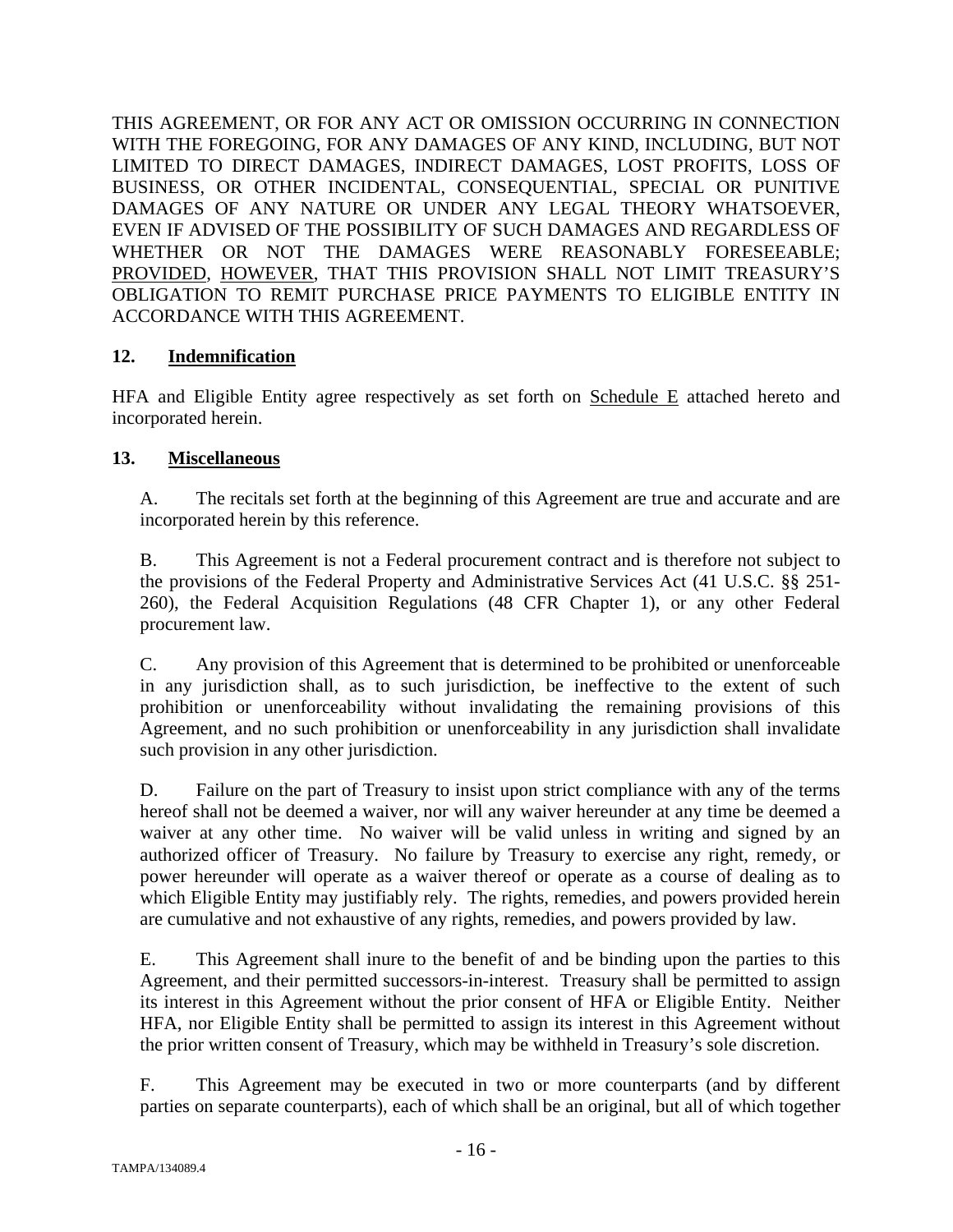shall constitute one and the same instrument. Facsimile or electronic copies of this Agreement, together with the Financial Instrument, the Service Schedules, and any certifications provided hereunder, shall be treated as originals for all purposes.

G. This Agreement, together with the Financial Instrument, Service Schedules, and the Certifications, constitutes the entire agreement of the parties with respect to the subject matter hereof.

H. Any provisions of this Agreement (including all documents incorporated by reference thereto) that contemplate their continuing effectiveness, including, but not limited to, Sections 2, 3, 4, 7, 10, 11, 12 and 13 of this Agreement, and the Financial Instrument, and any other provisions (or portions thereof) in this Agreement that relate to, or may impact, the ability of Treasury to fulfill its responsibilities in connection with the HHF Program, shall survive the expiration or termination of this Agreement.

# **14. Defined Terms; Incorporation by Reference**

A. All references to this "Agreement" necessarily include, in all instances, this Agreement and all documents, exhibits and schedules incorporated into this Agreement by reference, whether or not so noted contextually, and all amendments and modifications thereto. Specific references throughout this Agreement to individual documents that are incorporated by reference into this Agreement are not inclusive of any other documents that are incorporated by reference, unless so noted contextually.

B. The term "Effective Date" means the date indicated as the Closing Date on Schedule A.

C. Exhibit A - Form of Financial Instrument, Exhibits B-1 and B-2 - Forms of Certification, Exhibit C - Form of Capital Draw Request, Exhibit D-1 - Form of Legal Opinion - HFA, Exhibit D-2 - Form of Legal Opinion - Eligible Entity (in each case, in form and, upon completion, in substance), Schedule A - Basic Information, Schedule B - Service Schedules, Schedule C - Permitted Expenses, Schedule D - Qualifications to Representations and Warranties, Schedule E - Indemnification, including all amendments and modifications thereto, are incorporated into this Agreement by this reference and given the same force and effect as though fully set forth herein.

# [SIGNATURE PAGE FOLLOWS; REMAINDER OF PAGE INTENTIONALLY LEFT BLANK]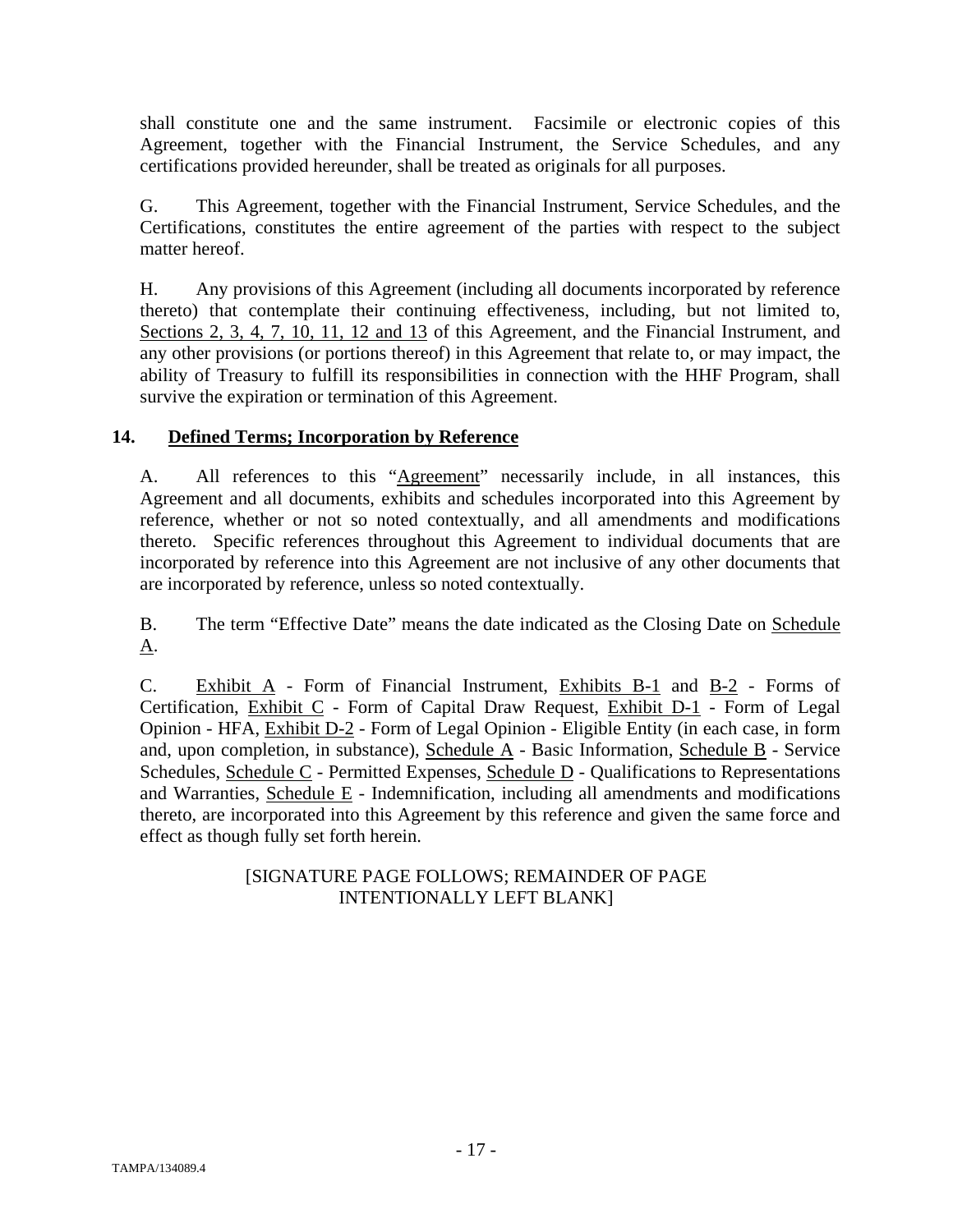**In Witness Whereof**, HFA, Eligible Entity and Treasury by their duly authorized officials hereby execute and deliver this Commitment to Purchase Financial Instrument and HFA Participation Agreement as of the Effective Date.

## **HFA**: **TREASURY**:

ALABAMA HOUSING FINANCE **AUTHORITY** 

UNITED STATES DEPARTMENT OF THE **TREASURY** 

By: /s/ Robert Strickland By: Name: Robert Strickland Name: Herbert M. Allison, Jr.

Title: Executive Director Title: Assistant Secretary for Financial Stability

#### **ELIGIBLE ENTITY**:

ALABAMA HOUSING FINANCE **AUTHORITY** 

By: /s/ Robert Strickland Name: Robert Strickland Title: Executive Director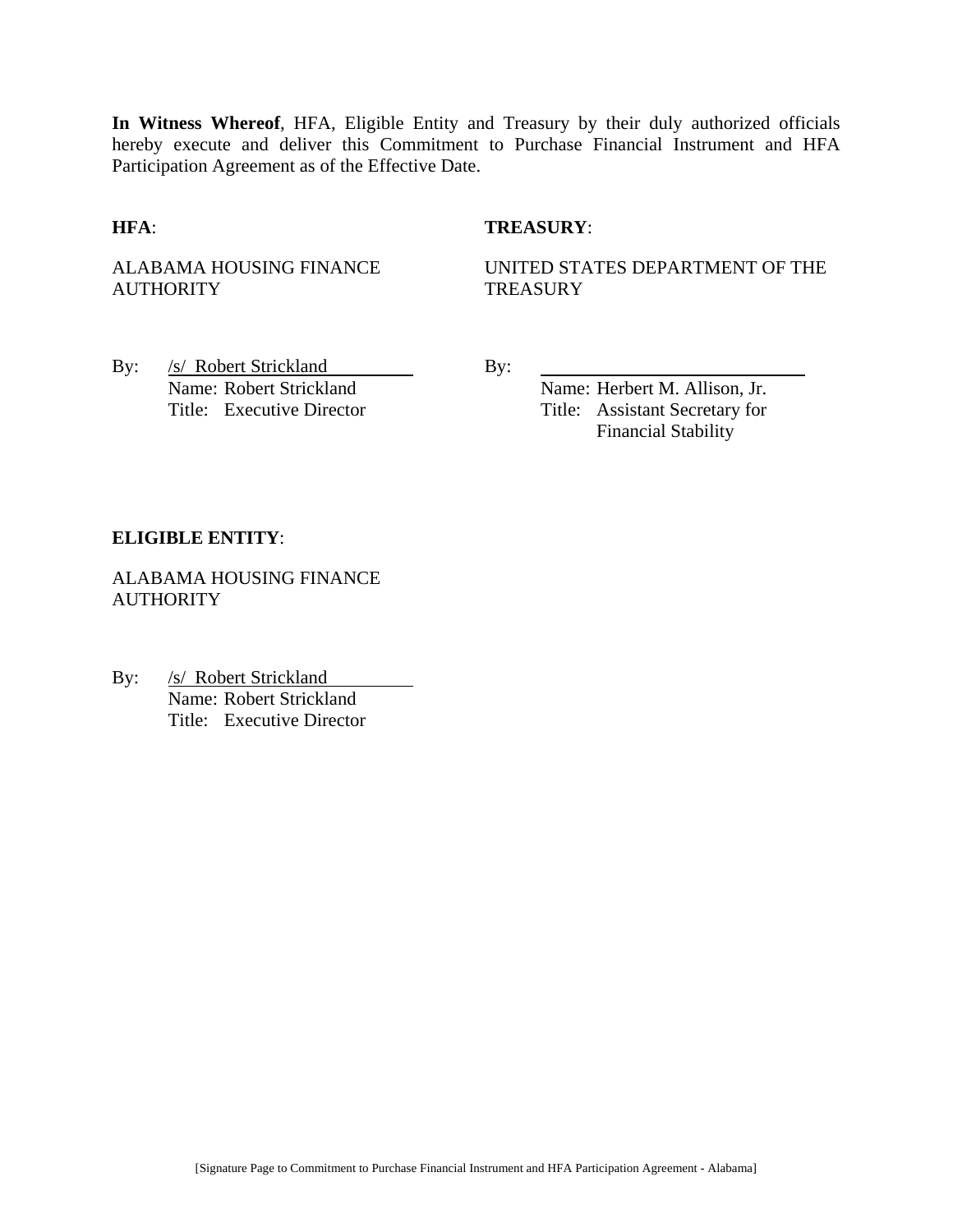**In Witness Whereof,** HFA, Eligible Entity and Treasury by their duly authorized officials hereby execute and deliver this Commitment to Purchase Financial Instrument and HFA Participation Agreement as of the Effective Date.

**HFA:**

#### **TREASURY:**

ALABAMA HOUSING FINANCE AUTHORITY

**TREASURY** 

UNITED STATES DEPARTMENT OF THE

By:

Name:

Title:

By:  $\frac{\sqrt{\mu}}{\text{Name: Herbert M. Allison, Jr.}}$ 

Title: Assistant Secretary for Financial Stability

#### **ELIGIBLE ENTITY:**

ALABAMA HOUSING FINANCE **AUTHORITY** 

By:

Name: Title: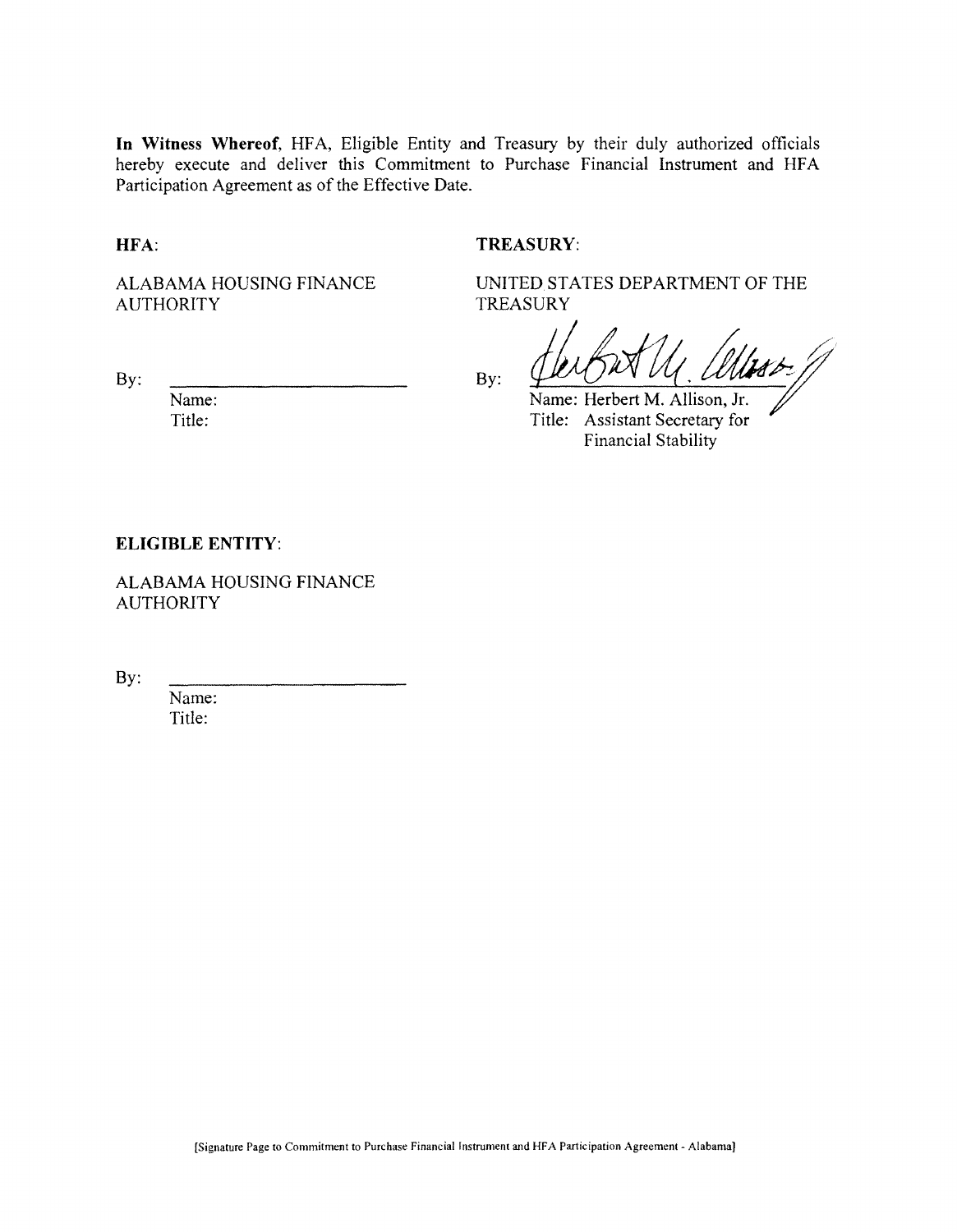# **EXHIBITS AND SCHEDULES**

- Exhibit A Form of Financial Instrument
- Exhibit B-1 Form of HFA Certification
- Exhibit B-2 Form of Eligible Entity Certification
- Exhibit C Form of Capital Draw Request
- Exhibit D-1 Form of Legal Opinion HFA
- Exhibit D-2 Form of Legal Opinion Eligible Entity
- Schedule A Basic Information
- Schedule B Service Schedules
- Schedule C Permitted Expenses
- Schedule D Qualifications to Representations and Warranties
- Schedule E Indemnification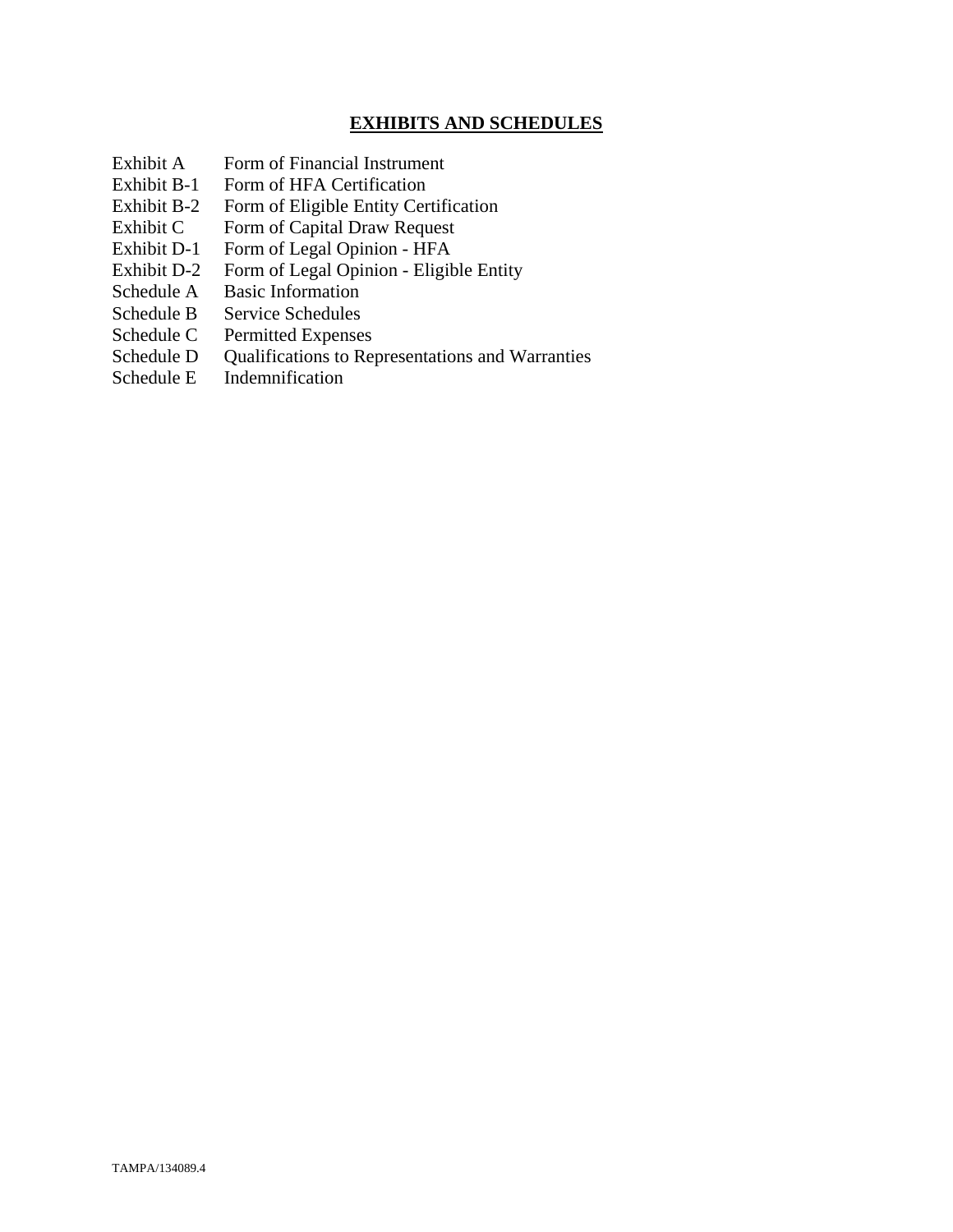## **EXHIBIT A**

## **FORM OF FINANCIAL INSTRUMENT**

This Financial Instrument is delivered by the undersigned party ("Eligible Entity") as provided in Section 1 of the Commitment to Purchase Financial Instrument and HFA Participation Agreement (the "Agreement"), entered into as of the Effective Date, by and among the United States Department of the Treasury ("Treasury"), the party designated as HFA in the Agreement ("HFA") and Eligible Entity. This Financial Instrument is effective as of the Effective Date. All of the capitalized terms that are used but not defined herein shall have the meanings ascribed to them in the Agreement.

For good and valuable consideration, the receipt and sufficiency of which are hereby acknowledged, Eligible Entity agrees as follows:

- 1. Eligible Entity Obligation; Purchase Price Consideration.
	- (a) Eligible Entity shall perform all Services described in the Service Schedules in consideration for the Purchase Price described in subsection (b) below, in accordance with the terms and conditions of the Agreement, to the satisfaction of Treasury. The conditions precedent to the payment by Treasury of the Purchase Price with respect to the Services are set forth in Section 3(B) of the Agreement.
	- (b) This Financial Instrument is being purchased by Treasury pursuant to Section 3 of the Agreement through the payment by Treasury of various payments referred to collectively in the Agreement as the "Purchase Price". This Financial Instrument is being purchased by Treasury in connection with Eligible Entity's participation in the Housing Finance Agency Innovation Fund for the Hardest Hit Housing Markets program (the "HHF Program") created under the Emergency Economic Stabilization Act of 2008 (P.L. 110-343), as amended, as the same may be amended from time to time ("EESA").
- 2. Repayment of Purchase Price. In the event a recipient of HHF Program funds repays any or all of the funds received from Eligible Entity in connection with the Services, Eligible Entity shall use such funds as follows:
	- (a) First, if such funds are repaid on or prior to December 31, 2017, Eligible Entity may use such repaid funds to continue to provide Services to other eligible homeowners up to and including December 31, 2017 or retain such repaid funds to fund the Permitted Expenses to the extent the full amount as indicated on Schedule C to the Agreement has not been drawn from Treasury pursuant to Section 3(A) of the Agreement. Any repaid funds retained by Eligible Entity to fund Permitted Expenses shall correspondingly reduce the amount that Eligible Entity may draw from Treasury pursuant to Section 3(A) of the Agreement to fund Permitted Expenses.
	- (b) Second, if such funds are repaid on or prior to December 31, 2017 and Eligible Entity is no longer providing the Services to new homeowners and the Permitted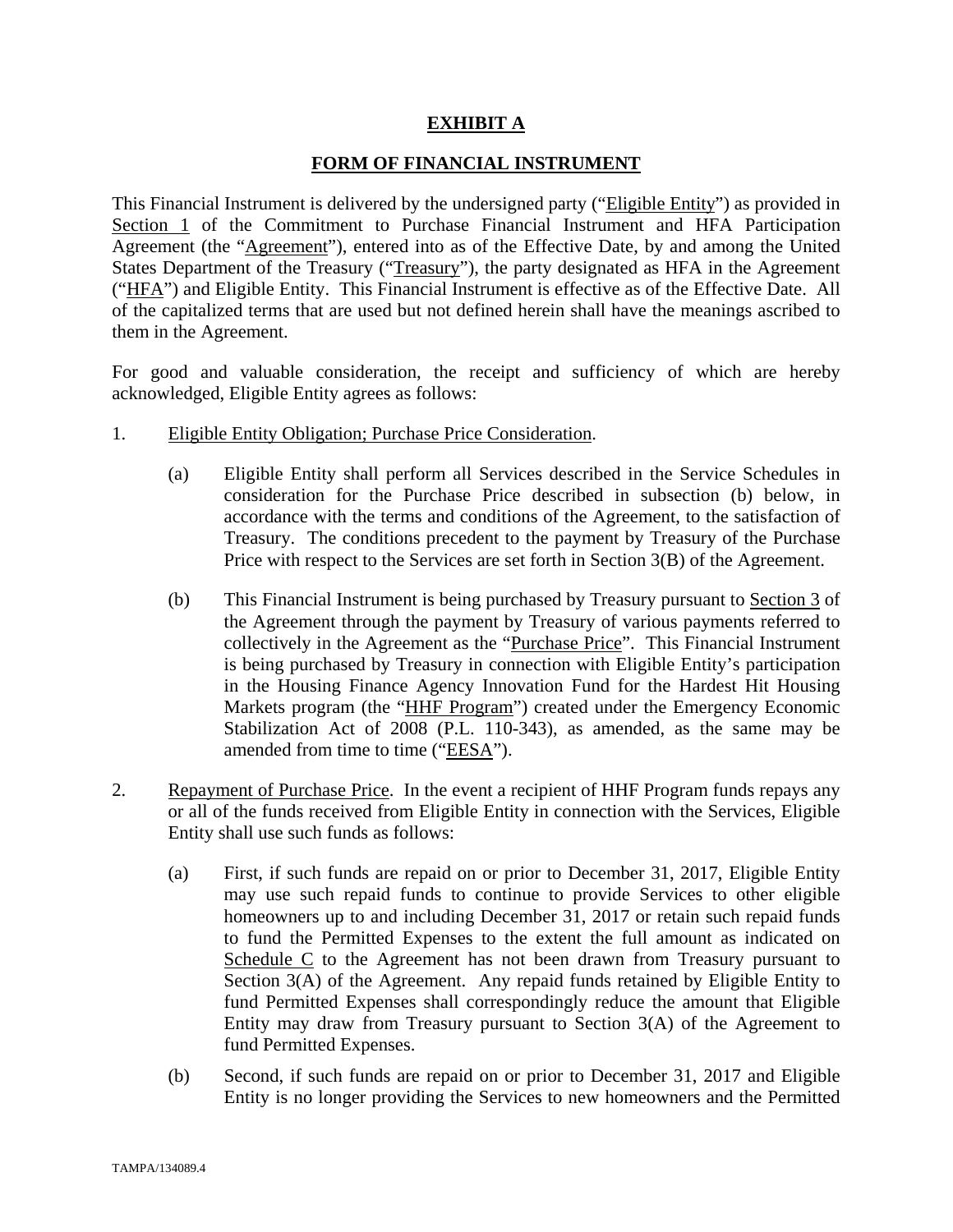Expenses have been fully funded, then Eligible Entity shall remit such funds to Treasury, monthly on the 15th day of each month or first business day thereafter.

- (c) Third, if such funds are repaid after December 31, 2017, Eligible Entity shall remit such funds to Treasury, monthly on the  $15<sup>th</sup>$  day of each month or first business day thereafter.
- 3. Final Repayment. In the event Eligible Entity is holding any HHF Programs funds, including, but not limited to, excess cash and amounts on deposit in the administrative reserve, as of December 31, 2017, such funds shall be returned to Treasury or its designee prior to 1:00 p.m. Eastern Standard Time on December 31, 2017.
- 4. Security Interest. As security for the performance of the Services and the other obligations of Eligible Entity under the Agreement, as such obligations are evidenced in this Financial Instrument, Eligible Entity has granted to Treasury a first lien priority security interest in the Depository Account and in any moneys, or investments, if any, held therein.
- 5. Representations, Warranties and Covenants. Eligible Entity represents and warrants that the representations and warranties set forth in the Agreement, on the date hereof, are, and on the date of each Capital Draw hereunder, shall be, true, correct, accurate and complete in all material respects. The truth and accuracy of such representations and warranties are continuing obligations of Eligible Entity. Additionally, all covenants of Eligible Entity set forth in Section 2 of the Agreement are incorporated herein by reference and Eligible Entity, on the date hereof, is not, and on the date of each Capital Draw hereunder, shall not be in breach of any such covenants. In the event that any of the representations or warranties made herein or in the Agreement cease to be true and correct, or the Eligible Entity breaches any of the covenants made herein or in the Agreement, Eligible Entity agrees to notify Treasury immediately and the same shall constitute an Event of Default hereunder.
- 6. Limitation of Liability

IN NO EVENT SHALL TREASURY, OR ITS OFFICERS, EMPLOYEES, AGENTS OR AFFILIATES BE LIABLE TO ELIGIBLE ENTITY WITH RESPECT TO THE SERVICES OR THE AGREEMENT, OR FOR ANY ACT OR OMISSION OCCURRING IN CONNECTION WITH THE FOREGOING, FOR ANY DAMAGES OF ANY KIND, INCLUDING, BUT NOT LIMITED TO DIRECT DAMAGES, INDIRECT DAMAGES, LOST PROFITS, LOSS OF BUSINESS, OR OTHER INCIDENTAL, CONSEQUENTIAL, SPECIAL OR PUNITIVE DAMAGES OF ANY NATURE OR UNDER ANY LEGAL THEORY WHATSOEVER, EVEN IF ADVISED OF THE POSSIBILITY OF SUCH DAMAGES AND REGARDLESS OF WHETHER OR NOT THE DAMAGES WERE REASONABLY FORESEEABLE; PROVIDED, HOWEVER, THAT THIS PROVISION SHALL NOT LIMIT TREASURY'S OBLIGATION TO REMIT PURCHASE PRICE PAYMENTS TO ELIGIBLE ENTITY IN ACCORDANCE WITH THE AGREEMENT.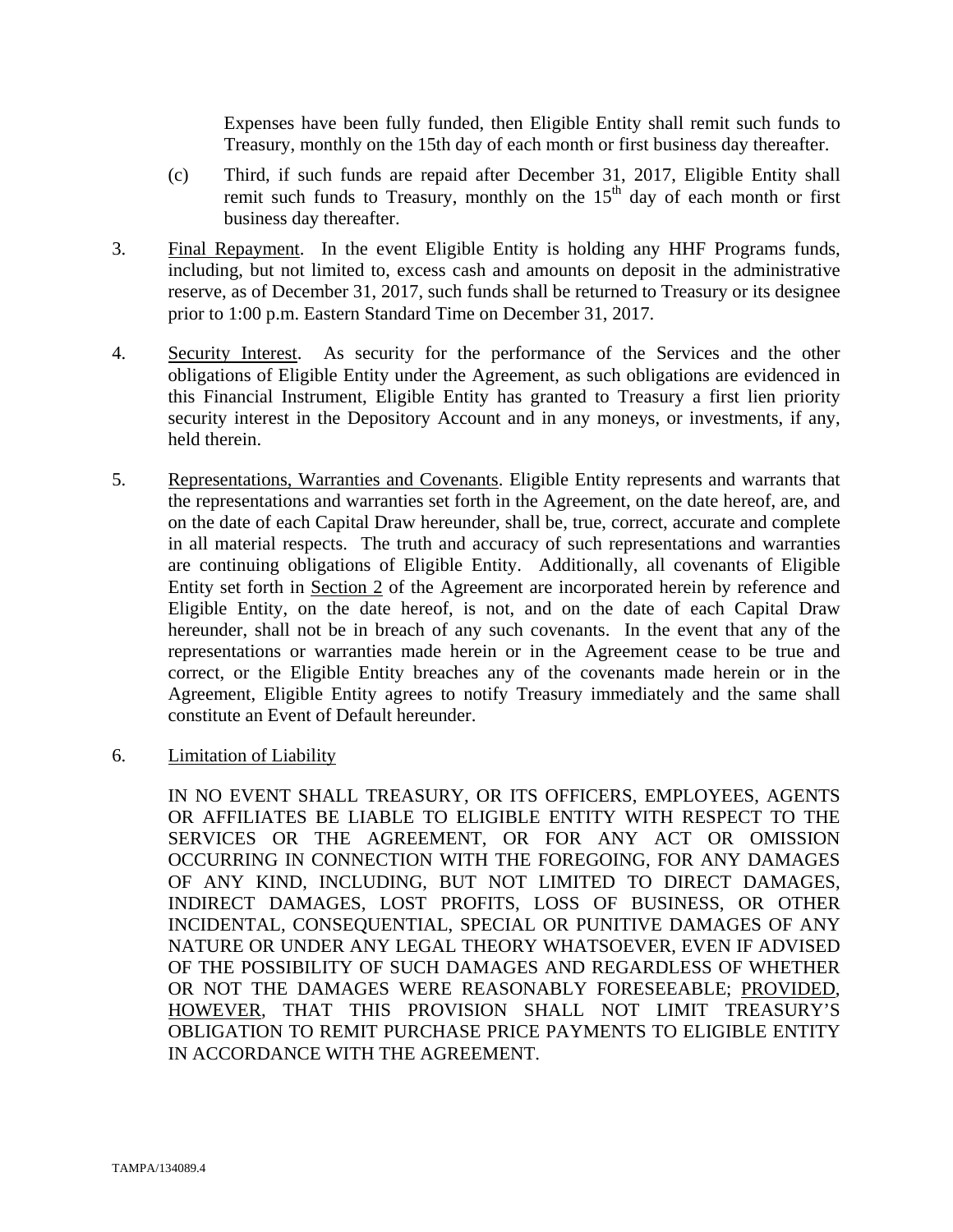# 7. Indemnification

Eligible Entity agrees as set forth on  $S$ chedule E to the Agreement, which  $S$ chedule E is hereby incorporated into this Financial Instrument by reference.

IN WITNESS WHEREOF, Eligible Entity hereby executes this Financial Instrument on the date set forth below.

[INSERT FULL LEGAL NAME OF ELIGIBLE ENTITY]

By: <u> 1989 - Johann Barbara, martin a</u> Name: Title:

Date: \_\_\_\_\_\_\_\_\_\_\_\_ \_\_, 2010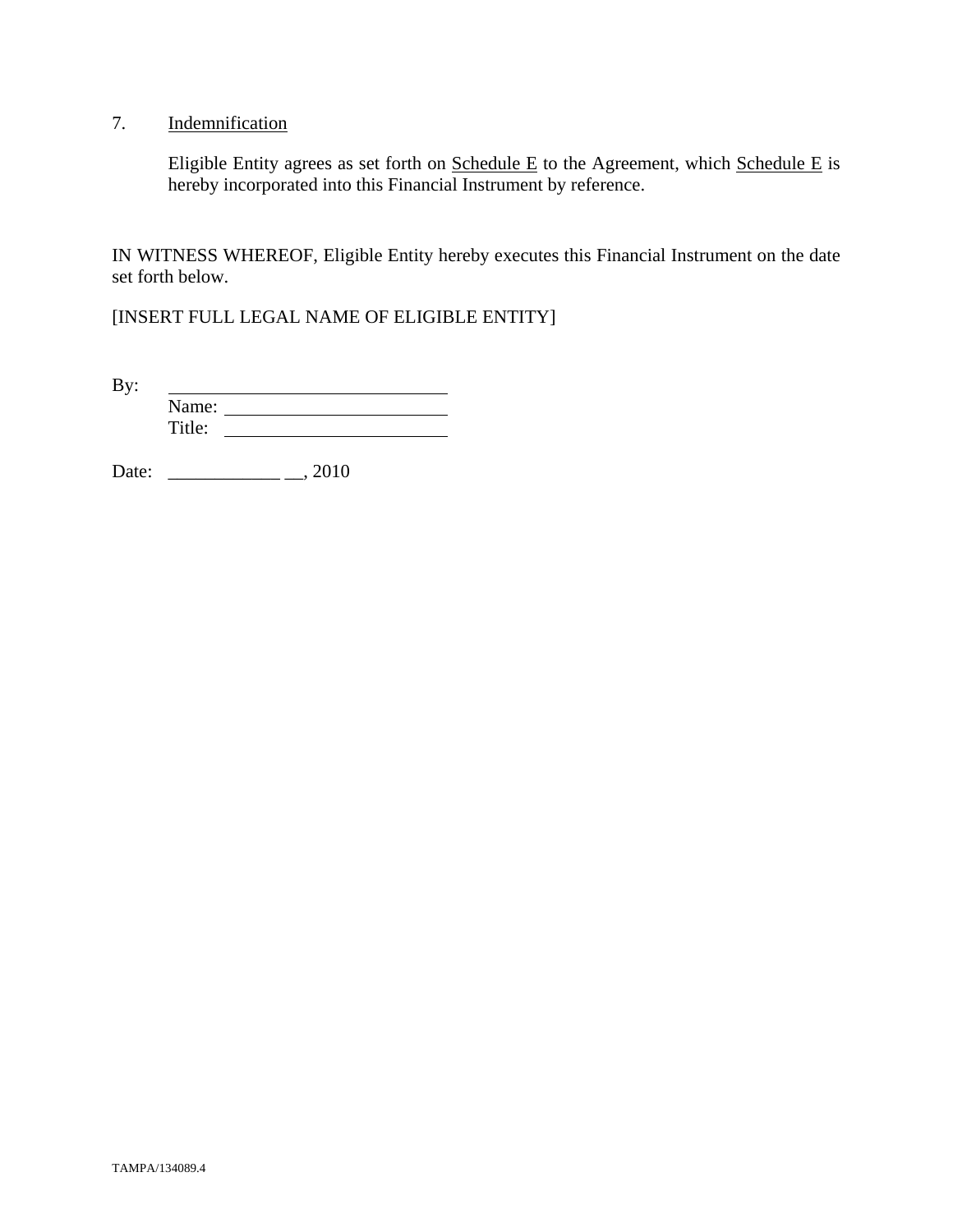## **EXHIBIT B-1**

## **FORM OF HFA CERTIFICATION**

This Certification is delivered as required by Section  $2.A(15)$  of that certain Commitment to Purchase Financial Instrument and HFA Participation Agreement (the "Agreement"), effective as of [INSERT CLOSING DATE], by and among the United States Department of the Treasury ("Treasury"), the undersigned party ("HFA") and the institution party thereto ("Eligible Entity"). All terms used, but not defined herein, shall have the meanings ascribed to them in the Agreement.

HFA hereby certifies, represents and warrants as of the date hereof that each of the representations and warranties of HFA contained in the Agreement are true, correct, accurate and complete in all material respects as of the date hereof. All covenants of HFA contained in the Agreement shall remain in full force and effect and HFA is not in breach of any such covenant.

Eligible Entity does not have HHF Program funds on hand of more than  $\frac{1}{2}$ [INSERT AN AMOUNT EQUAL TO 5% OF THE PROGRAM PARTICIPATION CAP]

HFA knows of no material deficiencies in the Internal Antifraud and Compliance Monitoring Program.

In the event that any part of the certification made herein is discovered not to be true and correct, HFA agrees to notify Treasury immediately.

\_\_\_\_\_\_\_\_\_\_\_\_\_\_\_\_\_\_\_\_\_\_\_\_\_\_\_\_\_\_\_\_\_\_\_\_ \_\_\_\_\_\_\_\_\_\_\_\_\_\_\_\_\_\_\_\_\_\_\_\_

[INSERT FULL LEGAL NAME OF HFA]:

[Name of Authorized Official] Date [Title of Authorized Official]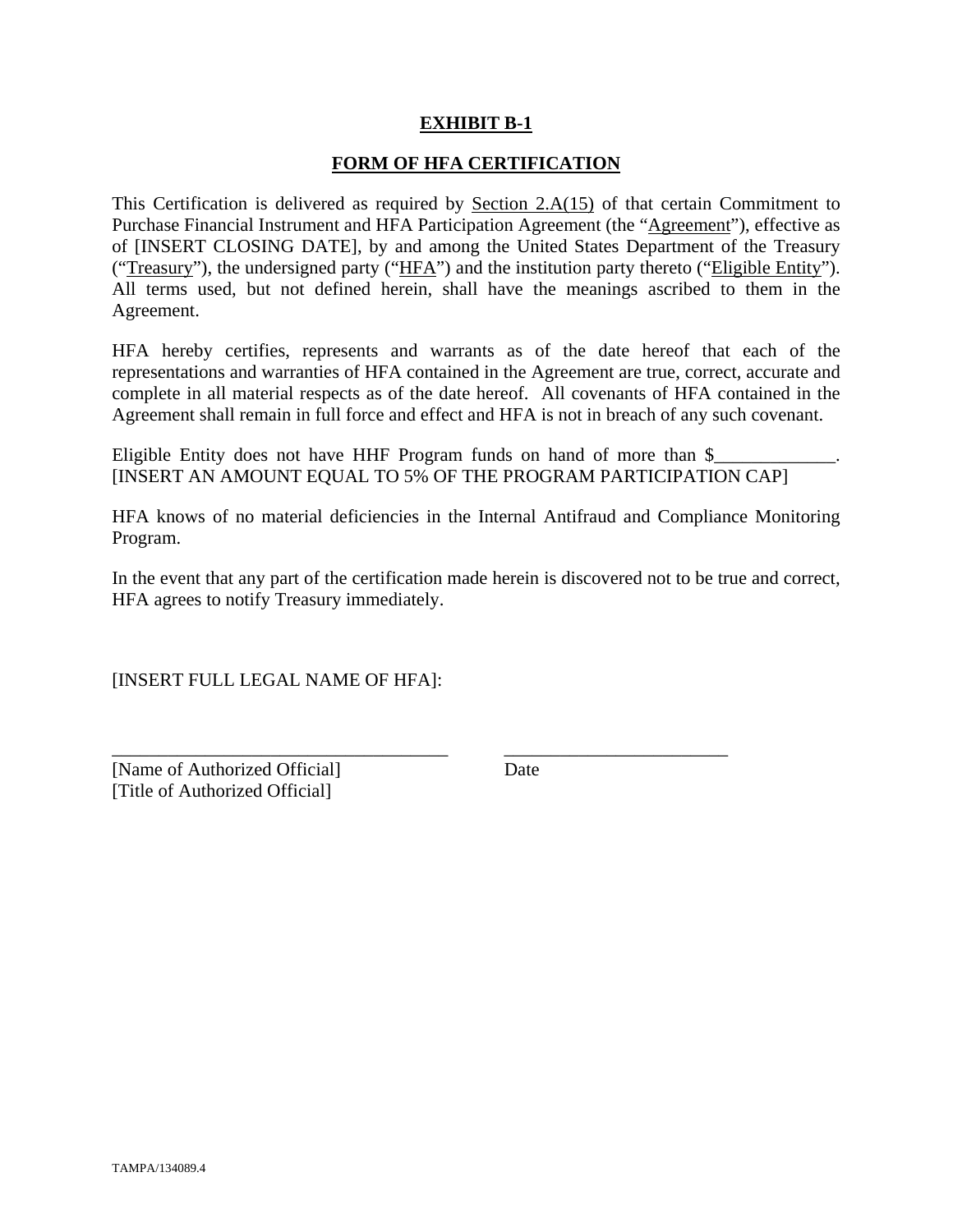# **EXHIBIT B-2**

## **FORM OF ELIGIBLE ENTITY CERTIFICATION**

This Certification is delivered as required by Section 2.A(15) of the Commitment to Purchase Financial Instrument and HFA Participation Agreement (the "Agreement"), effective as of [INSERT CLOSING DATE], by and among the United States Department of the Treasury ("Treasury"), the party designated as HFA in the Agreement and the undersigned party ("Eligible Entity"). All terms used, but not defined herein, shall have the meanings ascribed to them in the Agreement.

Eligible Entity hereby certifies, represents and warrants as of the date hereof that each of the representations and warranties of Eligible Entity contained in the Agreement are true, correct, accurate and complete in all material respects as of the date hereof. All covenants of Eligible Entity contained in the Agreement shall remain in full force and effect and Eligible Entity is not in breach of any such covenant.

Eligible Entity does not have HHF Program funds on hand of more than  $\$ [INSERT AN AMOUNT EQUAL TO 5% OF THE PROGRAM PARTICIPATION CAP]

Eligible Entity knows of no material deficiencies in the Internal Control Program or the Internal Antifraud and Compliance Monitoring Program.

In the event that any part of the certification made herein is discovered not to be true and correct, Eligible Entity agrees to notify Treasury immediately.

\_\_\_\_\_\_\_\_\_\_\_\_\_\_\_\_\_\_\_\_\_\_\_\_\_\_\_\_\_\_\_\_\_\_\_\_ \_\_\_\_\_\_\_\_\_\_\_\_\_\_\_\_\_\_\_\_\_\_\_\_

[INSERT FULL LEGAL NAME OF ELIGIBLE ENTITY]:

[Name of Authorized Official] Date [Title of Authorized Official]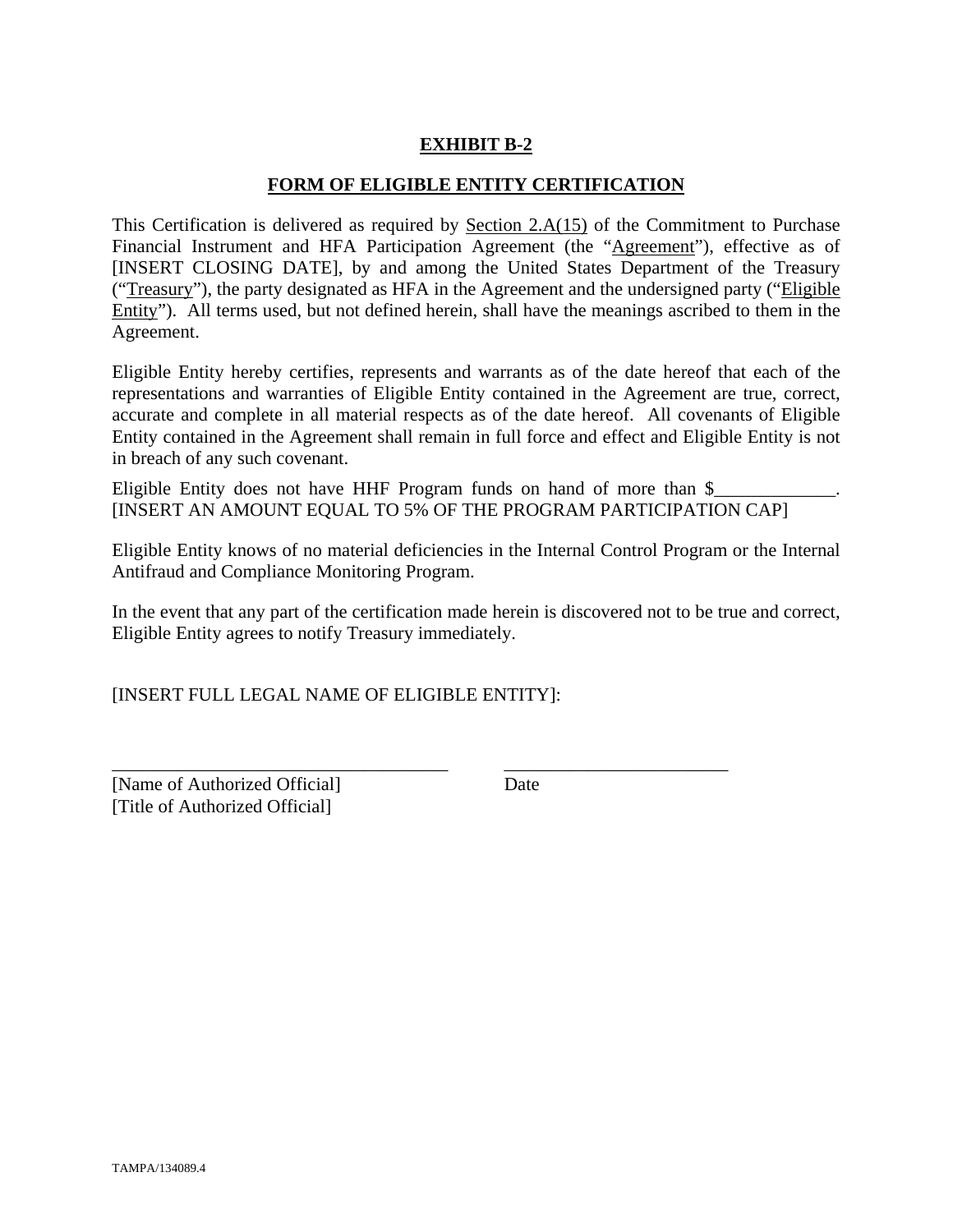## **EXHIBIT C**

#### **FORM OF CAPITAL DRAW REQUEST**

[insert date]

The Bank of New York Mellon tarpcppclosing@bnymellon.com Attn: Matthew Sabino

The United States Department of the Treasury OFSChiefCounselNotices@do.treas.gov HFAInnovation@do.treas.gov tarp.compliance@do.treas.gov Attention: HFA Hardest Hit Fund

Ladies/Gentlemen:

 Reference is made to the Commitment to Purchase Financial Instrument and HFA Participation Agreement dated as of the date set forth on Schedule A thereto (as amended, supplemented or otherwise modified and in effect from time to time, the "HPA") by and among [insert HFA name] ("HFA"), [insert Eligible Entity name] ("Eligible Entity") and the United States Department of the Treasury ("Treasury"). Reference is also made to the Financial Instrument dated the date set forth on Schedule A to the HPA delivered by Eligible Entity to Treasury (the "Financial Instrument"). Capitalized terms used but not otherwise defined herein shall have the meaning given them in the HPA.

 In accordance with Section 3.A. of the HPA, the undersigned Eligible Entity hereby requests that The Bank of New York Mellon ("BNYM"), on behalf of Treasury, disburse the amounts set forth on the attached Capital Draw Schedule as a Capital Draw against the Purchase Price as described in the HPA to Eligible Entity on [insert date] (the "Funding Date").

 HFA and Eligible Entity, as applicable, hereby certify to Treasury and BNYM, as of the date hereof and on the Funding Date, that:

- (a) no default or Event of Default has occurred and is continuing as of the date hereof and on the Funding Date [other than  $\Box$ ];
- (b) each of the representations and warranties made by HFA and Eligible Entity in the HPA and Financial Instrument are true and correct on and as of such date, as if made on and as of the date hereof and on the Funding Date [other than ];
- (c) HFA and Eligible Entity are in compliance with the covenants and other agreements set forth in the HPA and Financial Instrument, which shall remain in full force and effect [other than \_\_\_\_\_\_\_\_\_\_\_\_\_\_];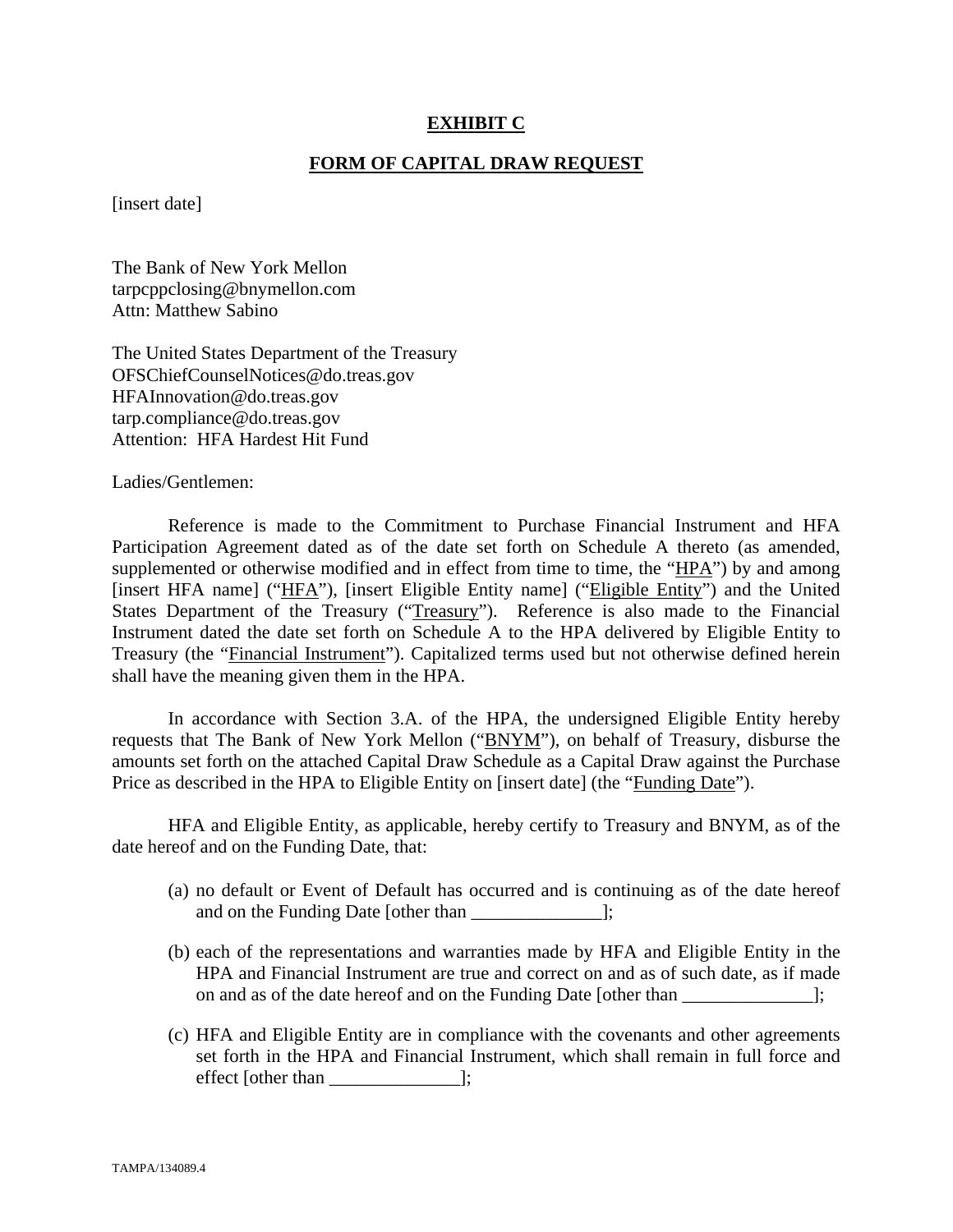- (d) all data and information set forth in this Capital Draw Request, including the Capital Draw Schedule, is true and correct in all respects; and
- (e) to our knowledge, there have been no Acts of Bad Faith by any HHF Recipient [other than  $\qquad$  ].

 In the event that any part of the certification made herein is discovered not to be true and correct after the date hereof, HFA or Eligible Entity, as applicable, shall notify Treasury immediately.

[INSERT FULL LEGAL NAME OF HFA]

[Name of Authorized Official] [Title of Authorized Official]

 $\overline{a}$ 

l

[INSERT FULL LEGAL NAME OF ELIGIBLE ENTITY]

[Name of Authorized Official] [Title of Authorized Official]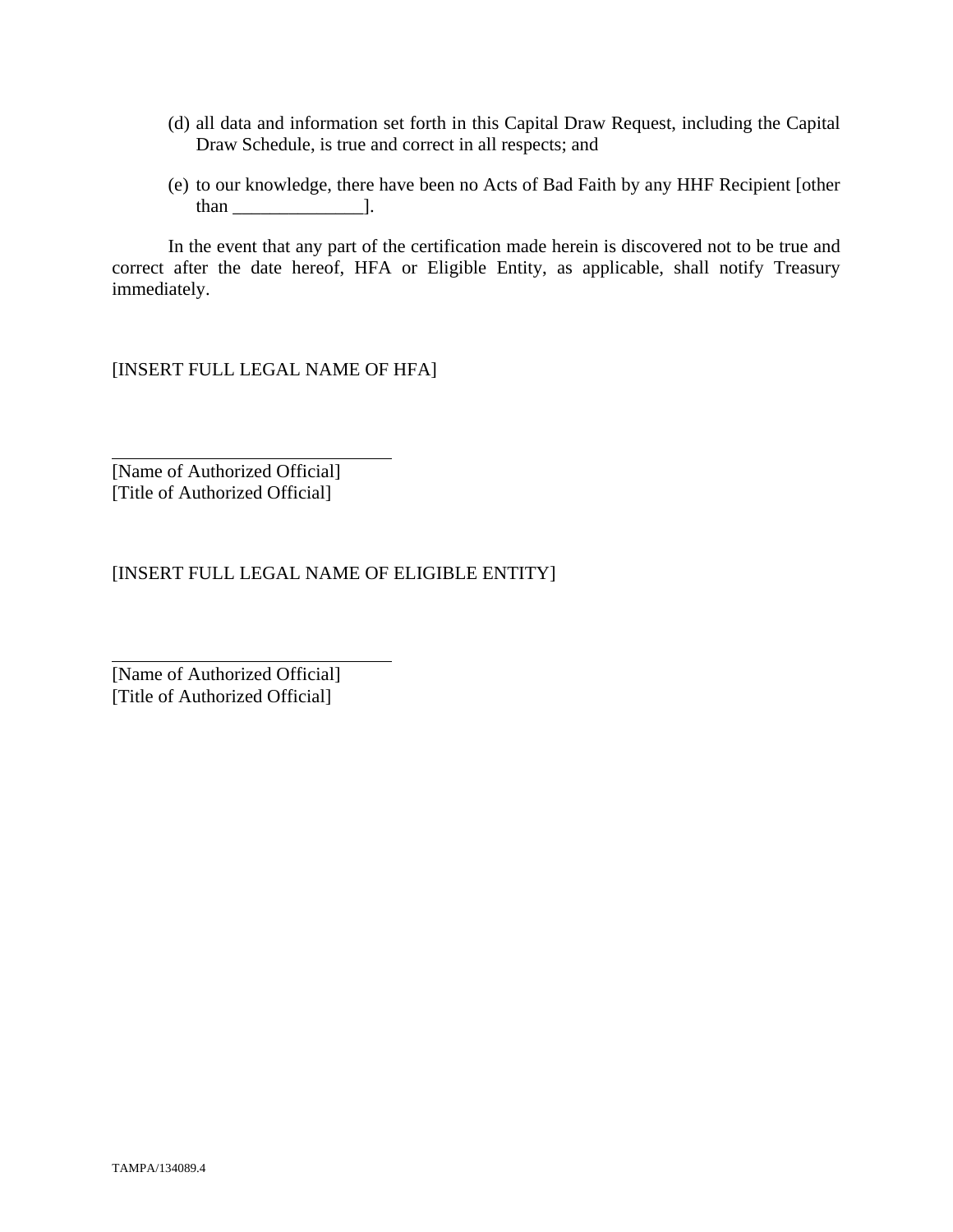# **CAPITAL DRAW SCHEDULE**

| Capital Draw Request for:                                                                                  |               |
|------------------------------------------------------------------------------------------------------------|---------------|
| [ Program                                                                                                  | \$            |
| [ Program                                                                                                  | \$            |
| Program                                                                                                    | \$            |
| Permitted Administrative Expenses                                                                          | \$            |
| <b>Total Capital Draw Request</b>                                                                          | $\mathbb{S}$  |
| Total Capital Draw Request as a Percentage of Program Participation Cap <sup>1</sup> :                     | $\frac{0}{0}$ |
|                                                                                                            |               |
| Total Purchase Price funded to date, including current Capital Draw:                                       | \$            |
|                                                                                                            |               |
| Program Participation Cap:                                                                                 | \$            |
|                                                                                                            |               |
| Program Funds Remaining:                                                                                   | $\mathcal{S}$ |
|                                                                                                            |               |
| Amount of HHF Program funds on hand prior to this Capital Draw:                                            | \$            |
|                                                                                                            |               |
| HHF Program funds on hand prior to this Capital Draw as a Percentage of<br>Program Participation $Cap^2$ : | $\%$          |
|                                                                                                            |               |

<sup>1</sup> May not be less than 2.5% nor exceed 20%.<br><sup>2</sup> May not exceed 5.0% on the date of submission of the Draw Request.

**Depository Account Information/Wire Instructions for payment of Capital Draw:**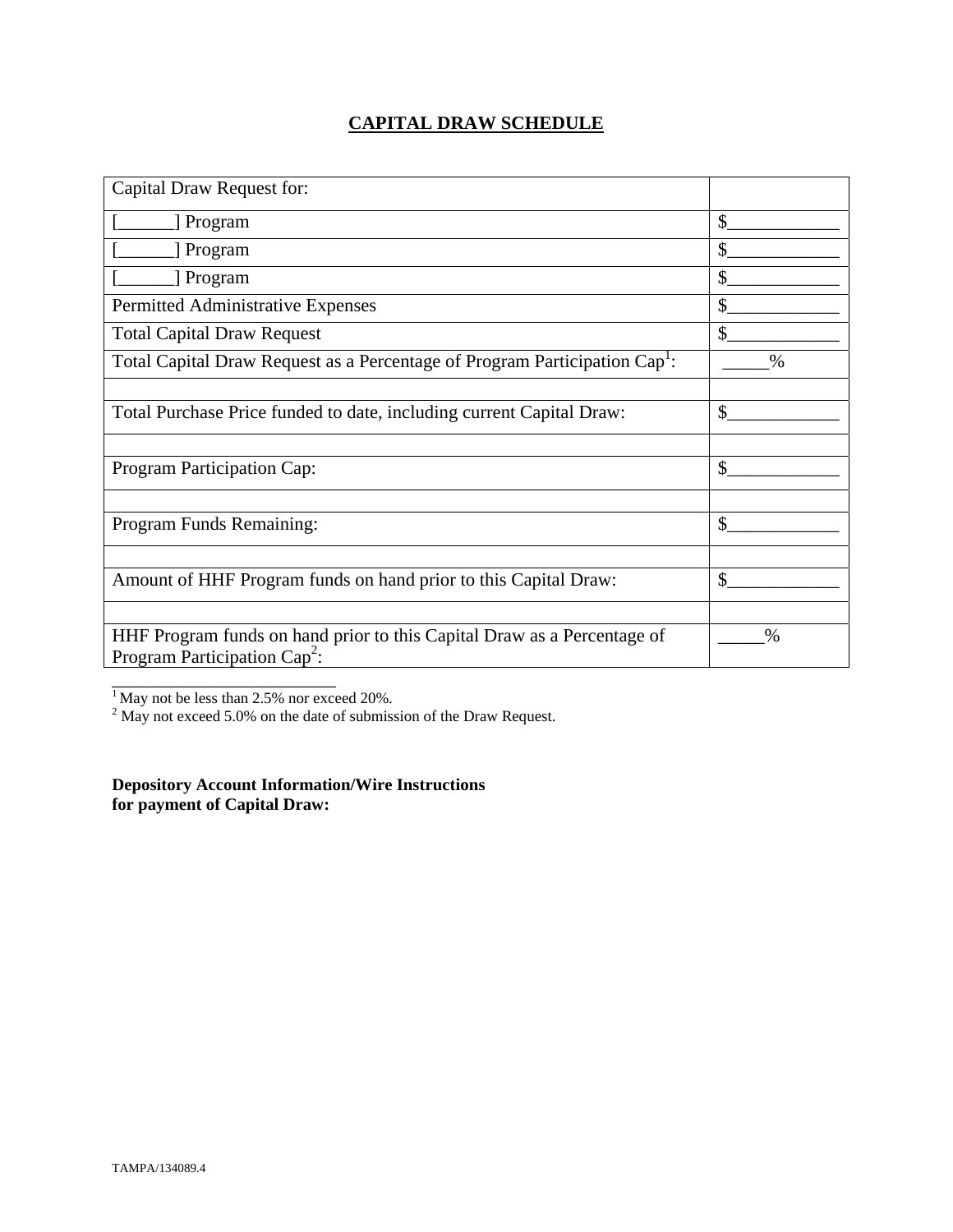# **EXHIBIT D-1**

# **FORM OF LEGAL OPINION - HFA**

## [Customary introduction/qualifications]

1. HFA has been duly created and is validly existing as a \_\_\_\_\_\_\_\_\_\_\_\_\_\_\_\_\_\_\_\_ under the laws of the State of \_\_\_\_\_\_\_\_\_.

2. HFA has duly authorized the execution and delivery of the Agreement, and no further approval or authorization is required by HFA.

3. HFA has the power and authority to execute and deliver the Agreement and to perform its obligations thereunder.

4. The Agreement has been duly executed and delivered by HFA and, assuming due authorization, execution and delivery by the other parties thereto, constitutes a valid, legal and binding obligation of HFA, enforceable against HFA in accordance with its terms, except as the same may be limited by applicable bankruptcy, insolvency, reorganization, moratorium or similar laws affecting the enforcement of creditors' rights generally and general equitable principles, regardless of whether such enforceability is considered in a proceeding at law or in equity.

5. The execution and delivery by HFA of the Agreement and the performance by HFA of its obligations thereunder do not and will not: (i) violate the [organizational documents/Enabling Act] of HFA, (ii) to the best of our knowledge, after due inquiry, constitute a breach of or a default under any agreements or other instruments to which HFA is a party, (iii) to the best of our knowledge, after due inquiry, violate any judgment, decree or order of any court or administrative tribunal to which HFA is subject, or (iv) violate any Applicable Laws.

6. No consent, approval, authorization or other action by, or filing or registration with, any governmental authority of the United States or the State of \_\_\_\_\_\_\_\_\_\_ or any other entity having jurisdiction over HFA is required to be obtained prior to the execution and delivery of the Agreement or to perform the obligations contemplated thereby other than those consents, approvals, authorizations, filings, actions and registrations which have been obtained as of the date hereof.

7. HFA has obtained all necessary permits and licenses to perform its obligations under the Agreement.

8. There is no action, suit or proceeding, at law or in equity, or by or before any court or governmental agency, now pending or, to our knowledge, overtly threatened in writing against HFA that challenges the validity or enforceability of, or that seeks to enjoin the performance of, or seeks damages with respect to the Agreements or any of HFA's obligations thereunder.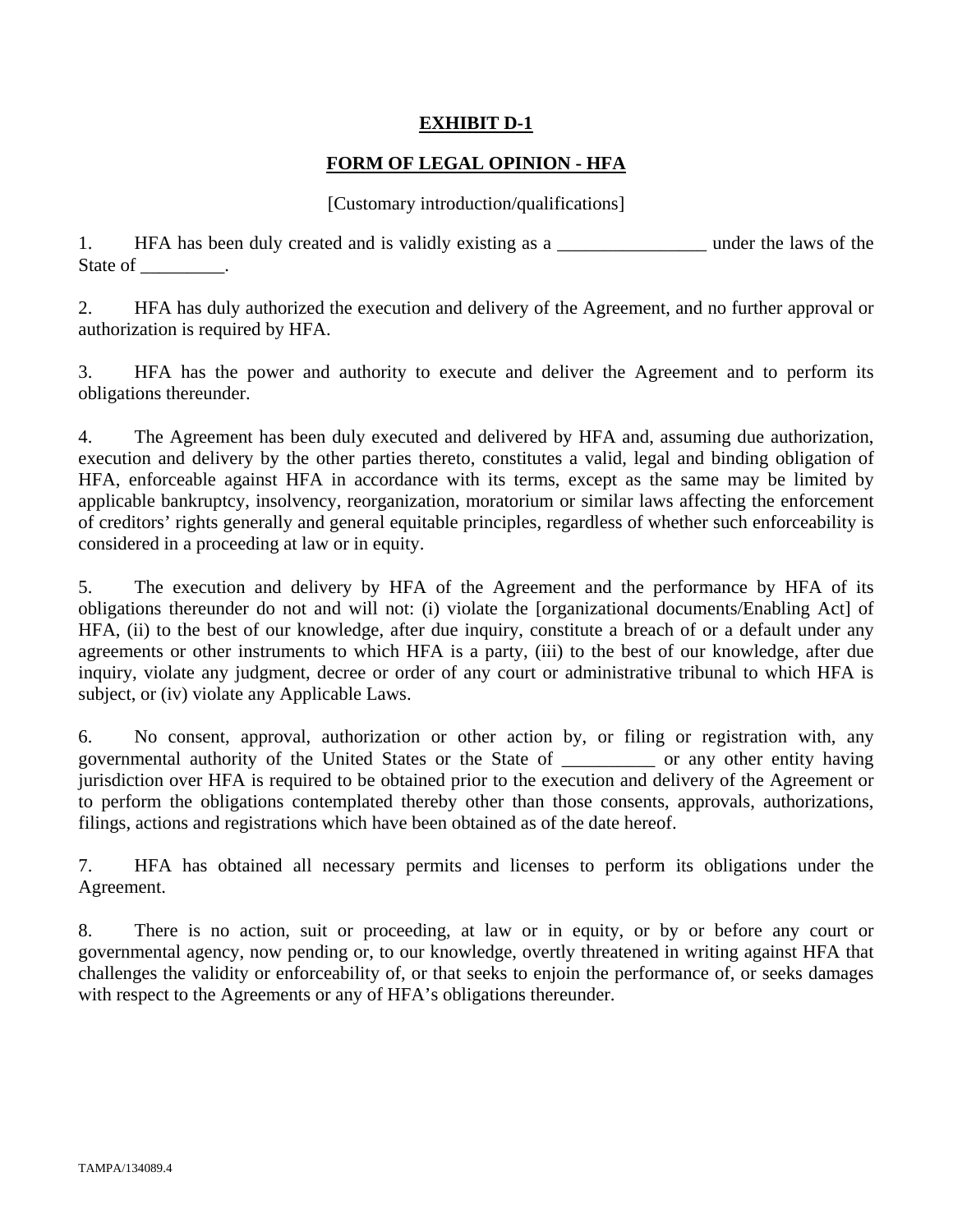# **EXHIBIT D-2**

# **FORM OF LEGAL OPINION - ELIGIBLE ENTITY**

## [Customary introduction/qualifications]

1. Eligible Entity has been duly incorporated and is validly existing as a \_\_\_\_\_\_\_\_\_\_\_\_\_\_\_\_\_\_ and is in good standing under the laws of the State of \_\_\_\_\_\_\_\_.

2. Eligible Entity has duly authorized the execution and delivery of the Agreement and the Financial Instrument by all necessary [corporate] action, and no further approval or authorization is required by Eligible Entity.

3. Eligible Entity has the power and authority to execute and deliver the Agreement and the Financial Instrument and to perform its obligations thereunder.

4. Each of the Agreement and the Financial Instrument has been duly executed and delivered by Eligible Entity and, assuming due authorization, execution and delivery by the other parties thereto, each constitutes a valid, legal and binding obligation of Eligible Entity, enforceable against Eligible Entity in accordance with its terms, except as the same may be limited by applicable bankruptcy, insolvency, reorganization, moratorium or similar laws affecting the enforcement of creditors' rights generally and general equitable principles, regardless of whether such enforceability is considered in a proceeding at law or in equity.

5. The execution and delivery by Eligible Entity of the Agreement and the Financial Instrument and the performance by Eligible Entity of its obligations thereunder do not and will not: (i) violate the [organizational documents] of Eligible Entity, (ii) to the best of our knowledge, after due inquiry, constitute a breach of or a default under any agreements or other instruments to which Eligible Entity is a party, (iii) to the best of our knowledge, after due inquiry, violate any judgment, decree or order of any court or administrative tribunal to which Eligible Entity is subject, or (iv) violate any Applicable Laws.

6. No consent, approval, authorization or other action by, or filing or registration with, any governmental authority of the United States or the State of \_\_\_\_\_\_\_\_\_\_ or any other entity having jurisdiction over Eligible Entity is required to be obtained prior to the execution and delivery of the Agreement and the Financial Instrument or to perform the Services contemplated thereby other than those consents, approvals, authorizations, filings, actions and registrations which have been obtained as of the date hereof.

7. Eligible Entity has obtained all necessary permits and licenses to perform the Services it is obligated to perform under the Agreement.

8. There is no action, suit or proceeding, at law or in equity, or by or before any court or governmental agency, now pending or, to our knowledge, overtly threatened in writing against Eligible Entity that challenges the validity or enforceability of, or that seeks to enjoin the performance of, or seeks damages with respect to, the Agreement, the Financial Instrument or the Services.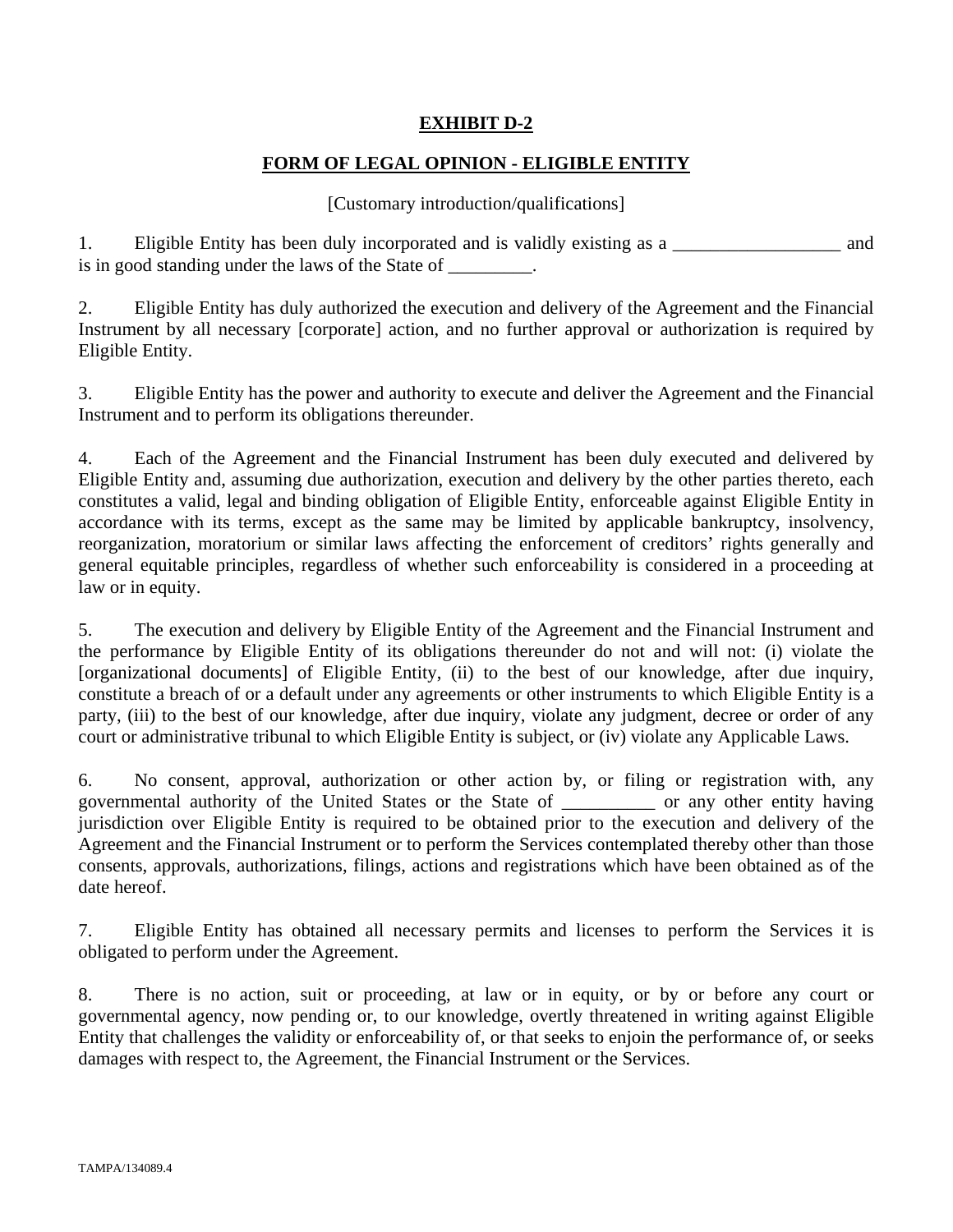## **SCHEDULE A**

## **BASIC INFORMATION**

Eligible Entity Information:

Name of the Eligible Entity:  $\Delta$  Alabama Housing Finance Authority<sup>1</sup>

Corporate or other organizational form: a public corporation and instrumentality of the State of Alabama, established and existing under the Code of Alabama 1975 § 24-1A-1 pursuant to Act No. 80-585 of the Alabama Legislature.

Jurisdiction of organization: Alabama

Notice Information:

1

<sup>1</sup> References in the Agreement to the term "HFA" shall mean the Alabama Housing Finance Authority ("AHFA") in its capacity as an HFA as such term is used in the Agreement; references in the Agreement to the term "Eligible Entity" shall mean AHFA, in its capacity as Eligible Entity as such term is used in the Agreement.

Notwithstanding anything to the contrary in the Agreement, (A) for purposes of Section 4(G) thereof, (i) annual audited financial statements shall be due no later than one hundred eighty (180) days after the end of AHFA's fiscal year, and (ii) quarterly financial statements shall be due no later than forty-five (45) days after the end of each quarter commencing with the first full quarter ending after the Effective Date; provided that for any quarter AHFA does not prepare unaudited financial statements for its internal use, or to be sent to a third party, such quarterly unaudited financial statement shall not be required and instead AHFA shall provide to Treasury, no later than fortyfive (45) days after the end of each quarter commencing with the first full quarter ending after the Effective Date, summary expenses by category [e.g., in-take partners, AHFA specific expenses (e.g. salaries)], and last business day of the quarter's Depository Account bank statement, which information will allow Treasury to review and confirm the funds used for the Services and Permitted Expenses; (B) for purposes of Section 7 thereof, the powers and authority of AHFA shall be governed by and construed in accordance with the laws of the State of Alabama.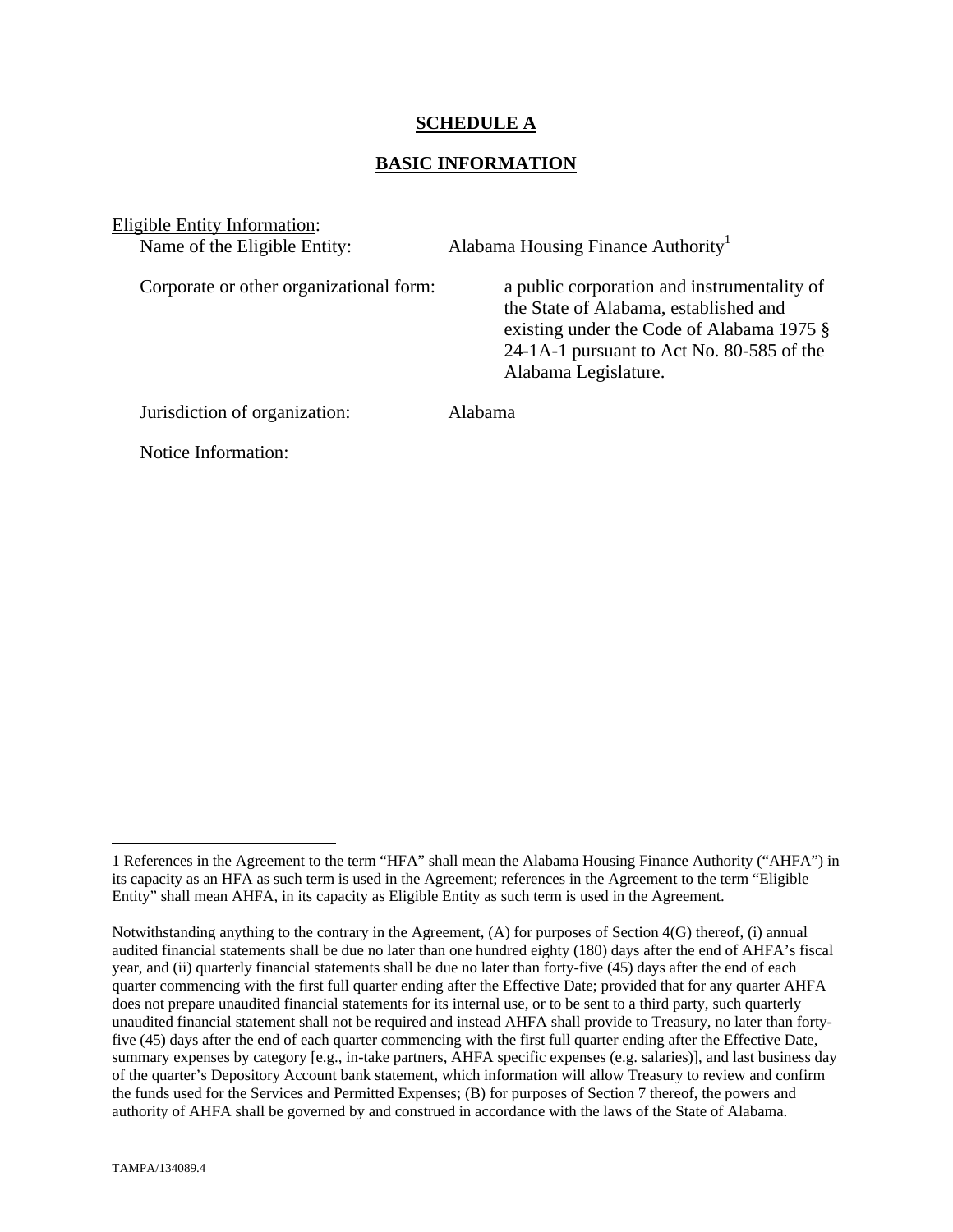| <b>HFA</b> Information:                                |                                                                                                                                                                                                        |
|--------------------------------------------------------|--------------------------------------------------------------------------------------------------------------------------------------------------------------------------------------------------------|
| Name of HFA:                                           | Alabama Housing Finance Authority                                                                                                                                                                      |
| Organizational form:                                   | a public corporation and instrumentality of<br>the State of Alabama, established and<br>existing under the Code of Alabama 1975 §<br>24-1A-1 pursuant to Act No. 80-585 of the<br>Alabama Legislature. |
| Date of Application:                                   | August 31, 2010                                                                                                                                                                                        |
| Notice Information:                                    |                                                                                                                                                                                                        |
| Program Participation Cap:                             | \$60,672,471                                                                                                                                                                                           |
| Closing Date:                                          | September 23, 2010                                                                                                                                                                                     |
| <b>Eligible Entity Depository Account Information:</b> | See account information set forth in the<br>Control Agreement between<br>Account<br>Treasury and Eligible Entity regarding the<br><b>HHF</b> Program.                                                  |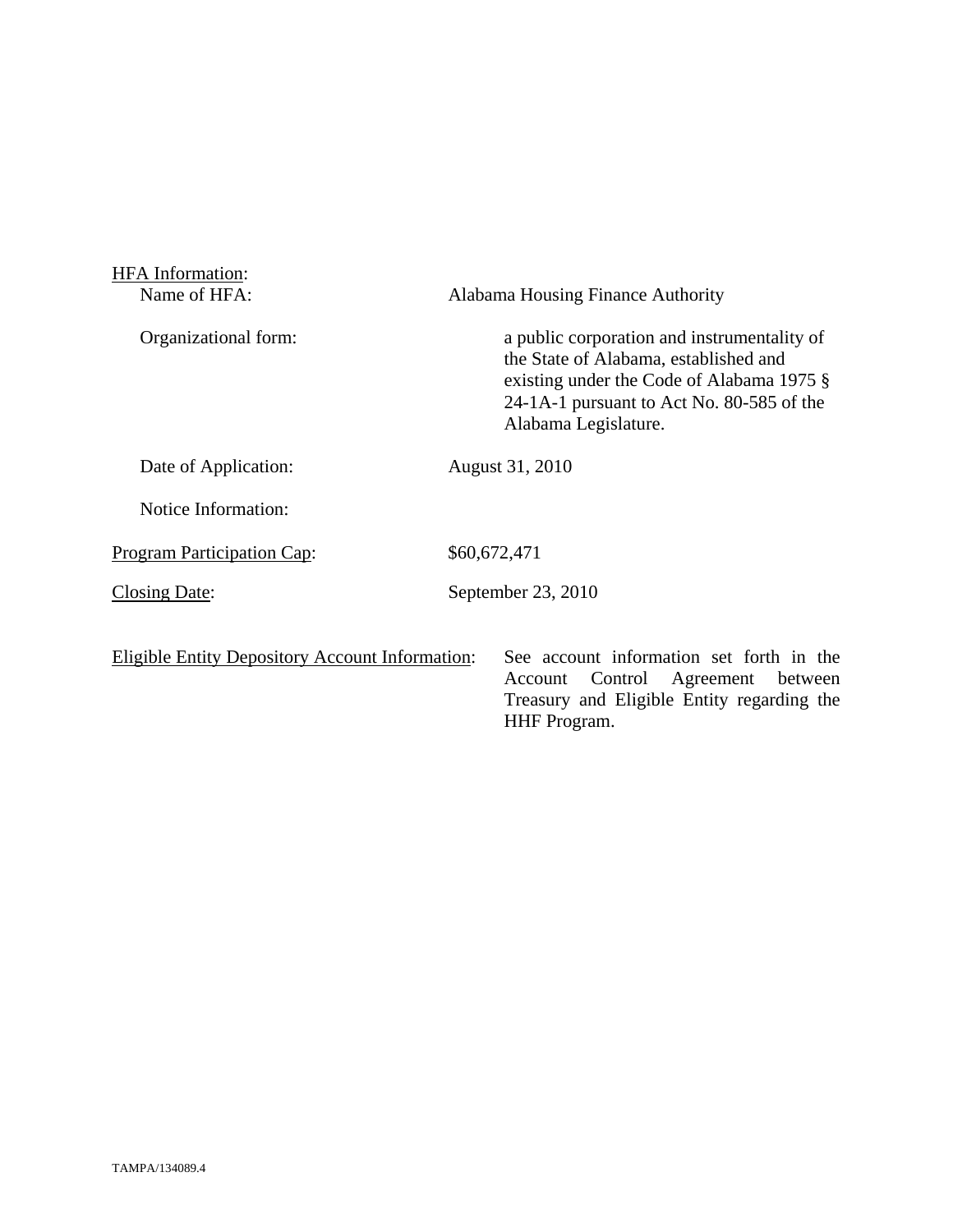## **SCHEDULE B**

#### **SERVICE SCHEDULES**

The attached Service Schedules (numbered sequentially as Service Schedule B-1, Service Schedule B-2, et seq.) together comprise Schedule B to that certain Commitment to Purchase Financial Instrument and HFA Participation Agreement, entered into as of the Effective Date, by and among the United States Department of the Treasury and the undersigned parties.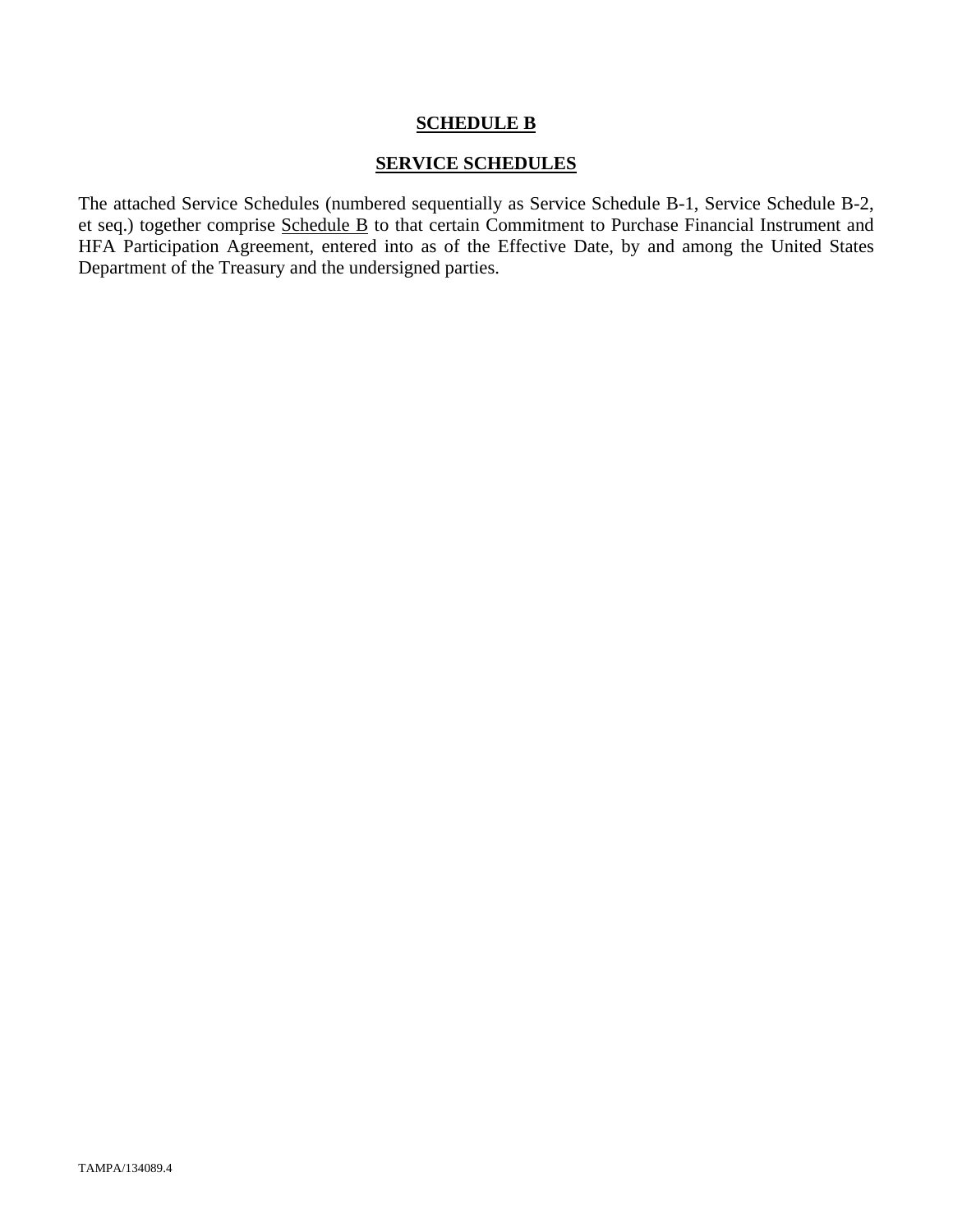# **SERVICE SCHEDULE B-1**

# **ALABAMA HOUSING FINANCE AUTHORITY**



# **SUMMARY GUIDELINES**

| 1. Program Overview | AHFA will administer HHF to subsidize 100 percent of an eligible<br>unemployed homeowner's current mortgage payments and all other<br>mortgage-related expenses (including subordinate liens, if applicable)<br>during their time of unemployment. The assistance will not exceed a<br>total of 12 consecutive monthly payments or \$15,000 per household.                                                                                                                                                                                                                                  |
|---------------------|---------------------------------------------------------------------------------------------------------------------------------------------------------------------------------------------------------------------------------------------------------------------------------------------------------------------------------------------------------------------------------------------------------------------------------------------------------------------------------------------------------------------------------------------------------------------------------------------|
|                     | Alabama's HHF will provide a payment (not to exceed the lesser of six<br>monthly payments plus fees and costs or \$7,500) to a participating<br>homeowner's servicers to bring the homeowner current on his or her<br>delinquent mortgage(s). If the maximum amount that AHFA will<br>provide exceeds the total amount needed to bring the homeowner<br>current on all existing mortgages, the homeowner must cover any<br>shortfall. The AHFA payment can cover principal, interest, fees,<br>escrow/impound expenses, delinquent taxes and/or escrow shortage for<br>taxes and insurance. |
|                     | Interested homeowners will apply directly to AHFA via a secure<br>website monitored and maintained by AHFA staff. Applications will<br>be evaluated and approved by AHFA staff members. Approved<br>homeowners will be expected to submit certain information<br>documenting their inability to pay their mortgage and supporting their<br>mortgage claims.                                                                                                                                                                                                                                 |
|                     | Once in the program, homeowners will be expected to re-certify their<br>continued unemployment and residence in the home on a monthly<br>basis. HHF payments will be distributed to servicers by AHFA on a<br>monthly basis, contingent upon homeowner recertification and<br>continued eligibility for unemployment compensation from the<br>Alabama Department of Industrial Relations.                                                                                                                                                                                                   |
|                     | Assistance will continue for up to 12 consecutive monthly payments<br>(including two months following re-employment), not to exceed<br>\$15,000, or until the property ceases to be the homeowner's primary                                                                                                                                                                                                                                                                                                                                                                                 |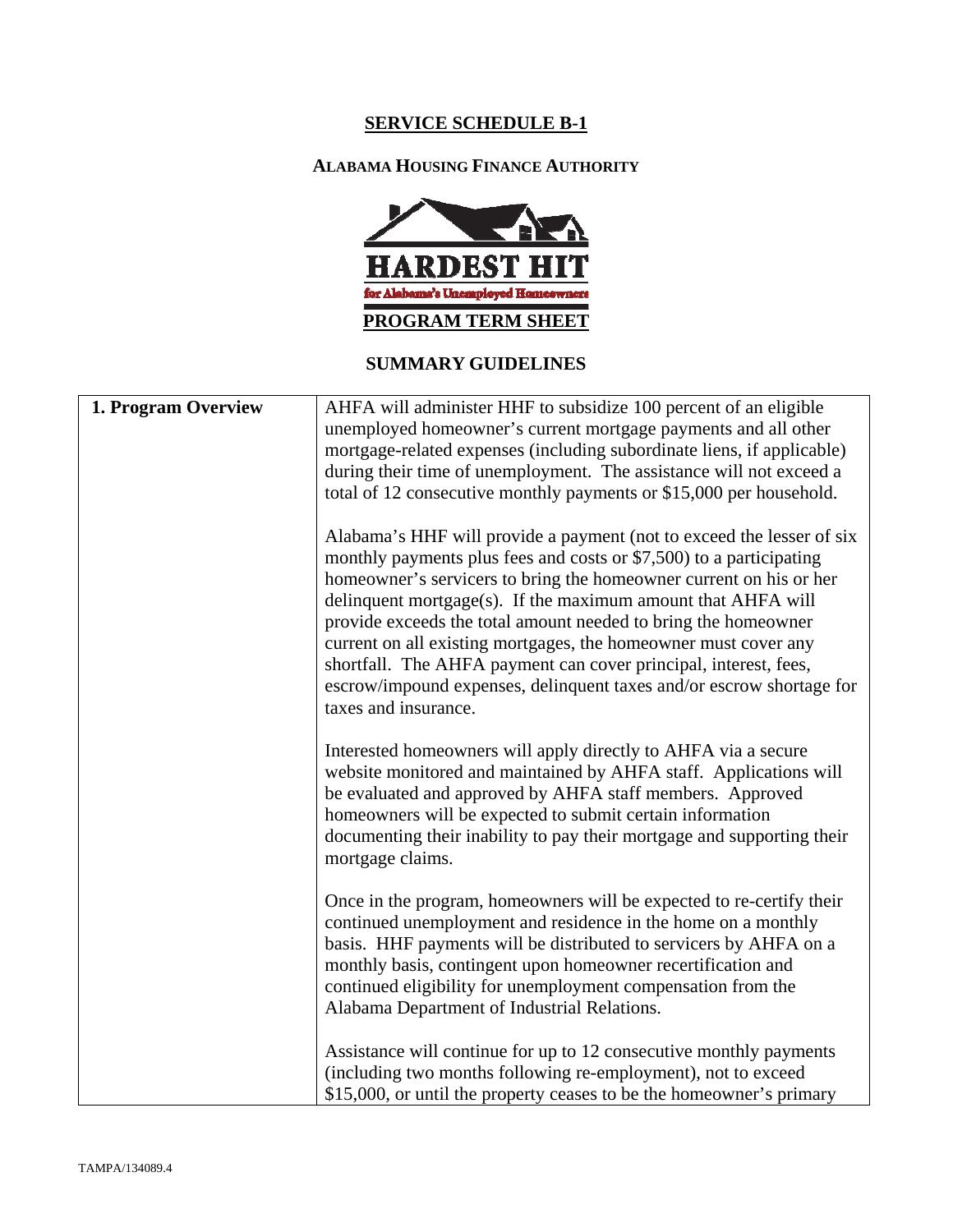|                                                                                   | residence.                                                                                                                                                                                                                                                                                                                                                                                                                                                                                                                                                                                                                                                                                                                                                                                                                                 |
|-----------------------------------------------------------------------------------|--------------------------------------------------------------------------------------------------------------------------------------------------------------------------------------------------------------------------------------------------------------------------------------------------------------------------------------------------------------------------------------------------------------------------------------------------------------------------------------------------------------------------------------------------------------------------------------------------------------------------------------------------------------------------------------------------------------------------------------------------------------------------------------------------------------------------------------------|
| 2. Program Goals                                                                  | Provide mortgage payment assistance to unemployed Alabama<br>homeowners with a chance of sustaining homeownership.                                                                                                                                                                                                                                                                                                                                                                                                                                                                                                                                                                                                                                                                                                                         |
| 3. Target Population /<br><b>Areas</b>                                            | This program will assist low- to moderate-income families in Alabama.<br>AHFA does not anticipate targeting this assistance on a geographic<br>basis.                                                                                                                                                                                                                                                                                                                                                                                                                                                                                                                                                                                                                                                                                      |
| <b>4. Program Allocation</b><br>(Excluding<br>Administrative<br><b>Expenses</b> ) | \$49,008,371.00                                                                                                                                                                                                                                                                                                                                                                                                                                                                                                                                                                                                                                                                                                                                                                                                                            |
| <b>5. Borrower Eligibility</b><br><b>Criteria</b>                                 | Alabama homeowners who have been declared eligible by the Alabama<br>Department of Industrial Relations to receive state unemployment<br>compensation benefits may apply for assistance. Also, applicants must<br>have a total annual household income of less than 140 percent of the<br>state median income. Based on the current state median annual income<br>of \$54,100, the program's maximum annual income limit, as of August<br>2010, will be \$75,740. AHFA may change this income limit annually<br>when new income data becomes available from the U.S. Department of<br>Housing and Urban Development.<br>Homeowners will be required to provide a financial Hardship Affidavit<br>attesting to their inability to pay their mortgage. HHF will be available<br>to qualified homeowners on a first-come, first-served basis. |
| 6. Property / Loan<br><b>Eligibility Criteria</b>                                 | The homeowner must currently occupy the property as their primary<br>residence, and the residence must be located within the state of<br>Alabama. Eligible structures include single-family homes, attached or<br>detached, and manufactured housing attached to real property.<br>Existing mortgage loans on the property must have an unpaid principal<br>balance totaling no more than \$258,691. Alabama HHF will be<br>available only for mortgages executed and recorded on or before<br>September 1, 2010.                                                                                                                                                                                                                                                                                                                          |
| 7. Program Exclusions                                                             | Mortgage loans on second homes or investment properties will not be<br>eligible for HHF assistance.                                                                                                                                                                                                                                                                                                                                                                                                                                                                                                                                                                                                                                                                                                                                        |
| <b>8. Structure of Assistance</b>                                                 | Homeowners receiving funds will execute a note and a subordinate<br>mortgage lien in favor of AHFA that will be recorded in public records<br>against the property. Loans will be zero percent and non-amortizing.<br>Loans originated between the pilot program commencement and<br>December 31, 2012, will be forgiven over a five-year term at 20                                                                                                                                                                                                                                                                                                                                                                                                                                                                                       |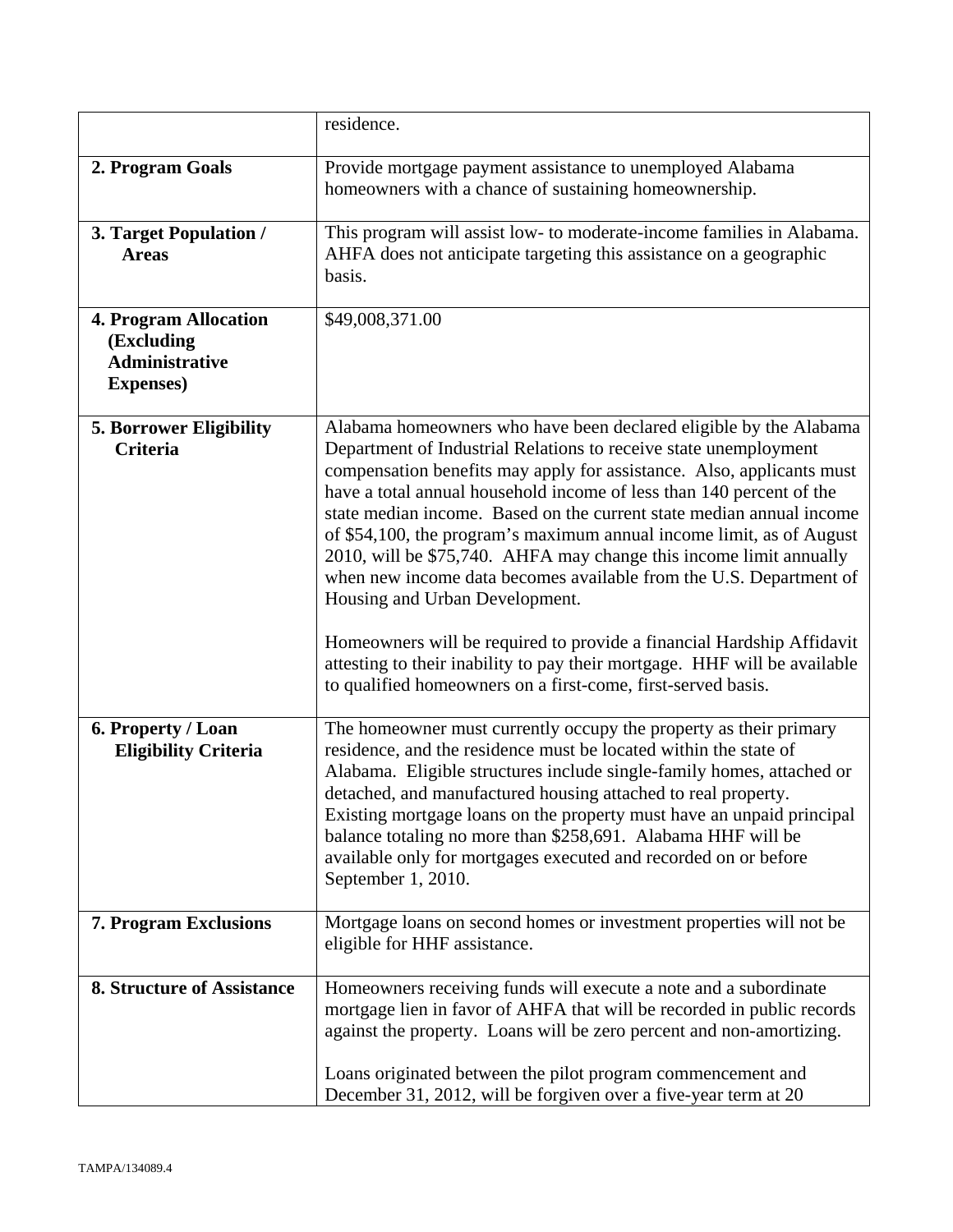|                                                               | percent per year. Loans originated between January 1, 2013, and<br>December 31, 2013, will be forgiven over a four-year term at 24<br>percent per year. Loans originated between January 1, 2014, and<br>December 31, 2014, will be forgiven over a three-year term at 33.3<br>percent per year. No loans will be originated after December 31, 2014.<br>On or before December 31, 2017, or such later date allowed by<br>Treasury, any remaining or recaptured funds will be returned to<br>Treasury.<br>Loans will be repayable only if the homeowner sells the property<br>before the forgiveness period expires and there is sufficient equity to<br>pay all or part of the unforgiven balance of the loan. Repaid HHF<br>funds will be re-invested back into new homeowner loans until<br>December 31, 2014.<br>Ongoing monitoring, repayments and satisfactions will be conducted |
|---------------------------------------------------------------|-----------------------------------------------------------------------------------------------------------------------------------------------------------------------------------------------------------------------------------------------------------------------------------------------------------------------------------------------------------------------------------------------------------------------------------------------------------------------------------------------------------------------------------------------------------------------------------------------------------------------------------------------------------------------------------------------------------------------------------------------------------------------------------------------------------------------------------------------------------------------------------------|
| 9. Per Household<br><b>Assistance</b>                         | through AHFA.<br>Assistance per household not to exceed 100 percent of the household's<br>monthly mortgage payments for 12 consecutive months (including all<br>payments needed to bring loans current), with total assistance per<br>household never to exceed \$15,000.                                                                                                                                                                                                                                                                                                                                                                                                                                                                                                                                                                                                               |
| <b>10. Duration of Assistance</b>                             | HHF payments will be distributed to servicers by AHFA on a monthly<br>basis. Assistance will continue for no more than 12 consecutive<br>monthly payments (including two months following re-employment),<br>not to exceed \$15,000, or until the property ceases to be the<br>homeowner's primary residence. Assistance will last only as long as<br>the maximum available amount (which will be \$15,000 less all total<br>due payments required to bring homeowner current on eligible<br>mortgage loans which are paid by AHFA) covers 100 percent of the<br>household's monthly mortgage payments. Assistance will cease two<br>months after homeowner returns to work, regardless of whether the<br>maximum available benefits have been received.                                                                                                                                |
| 11. Estimated Number of<br>Participating<br><b>Households</b> | Based upon maximum assistance of \$15,000 per household, it is<br>projected that an estimated 3,500 households may be assisted. If the<br>average assistance per household is \$10,000, approximately 5,200<br>households may be assisted.                                                                                                                                                                                                                                                                                                                                                                                                                                                                                                                                                                                                                                              |
| 12. Program Inception /<br><b>Duration</b>                    | HHF will be available to homeowners after approval by Treasury and<br>will last as long as funds are available. After successful completion of<br>a pilot program to begin on December 1, 2010, AHFA anticipates that<br>funds will be available statewide on or about February 1, 2011. AHFA<br>expects the initial funding allocation to be expended within three years,<br>though funds will be recycled until December 31, 2014.                                                                                                                                                                                                                                                                                                                                                                                                                                                    |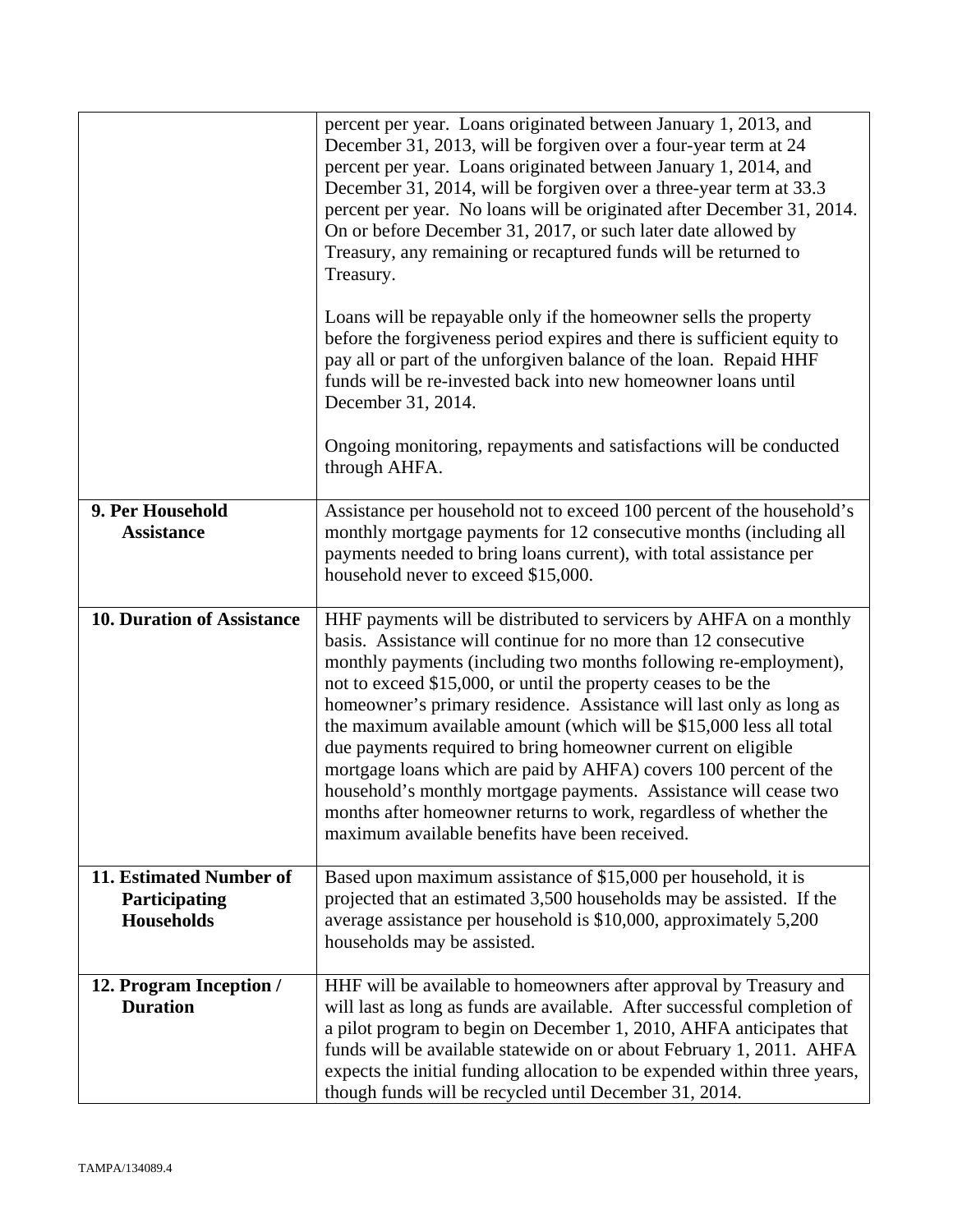| 13. Program Interactions<br>with Other HFA<br><b>Programs</b>    | As AHFA has access to the largest concentration of low- to moderate-<br>income homeowners in Alabama with an in-house servicing portfolio<br>of 21,000 loans, we anticipate that a number of existing AHFA<br>customers will use HHF.                                |
|------------------------------------------------------------------|----------------------------------------------------------------------------------------------------------------------------------------------------------------------------------------------------------------------------------------------------------------------|
| 14. Program Interactions<br>with HAMP                            | This assistance can interact with any and all loan modification<br>programs, including HAMP, provided that the homeowner meets the<br>qualifications established by AHFA and Treasury for HHF. HHF<br>funds can be utilized before or after assistance from HAMP UP. |
| 15. Program Leverage<br>with Other Financial<br><b>Resources</b> | None.                                                                                                                                                                                                                                                                |
| 16. Qualify as an<br>Unemployment<br>Program                     | $\boxtimes$ Yes<br>$\Box$ No                                                                                                                                                                                                                                         |